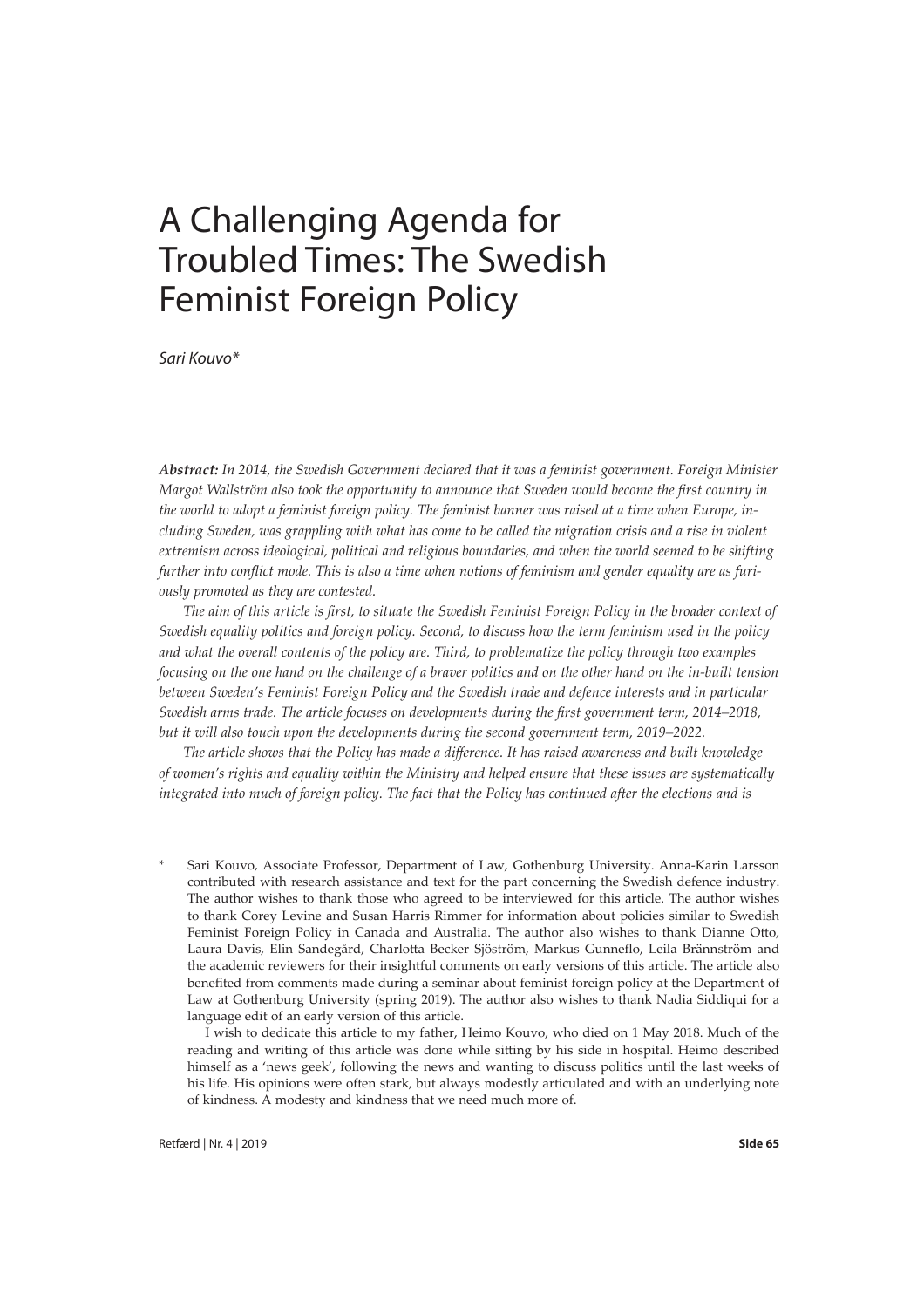*now being taken forward for another government term has helped institutionalise the policy and may also have increased international interest.*

*Key words: Feminist foreign policy, Nordic state feminism, Nordic legal studies, Sweden, human rights, gender equality, equal representation, participation, defence industry*

## **1. Introduction**

'Equality is core business. The benefits of equality for social and economic development cannot be disputed' (Anonymous 2017. Interview with former Swedish diplomat by author, 8 May)

'We should never simplify. Refusing to tackle the complexities will only hurt women' (Anonymous 2017. Swedish diplomat interviewed by the author, 10 May).

In 2014, the incoming Swedish Foreign Minister, Margot Wallström (Social Democratic Party), announced that Sweden would be the first country in the world to have a feminist foreign policy. Her announcement was in line with the overall commitment by the coalition government between the Swedish social democratic and green parties to be a feminist government.

Wallström's announcement was met with shrugs, praise and dismay. For some, the announcement was just business as usual in a time when if not feminism, then at least women's rights and equality had been mainstreamed into law and politics at national and international levels. It was, as a former Swedish diplomat noted, already 'core business' (Anonymous 2017. Interview with former Swedish diplomat by author, 8 May). For others, the use of the word feminism held the promise of a foreign policy that, building on an intersectional feminist agenda, would challenge global inequalities and seek to tackle the war mongering, predatory and profit-driven politics currently fuelling conflicts around the world and pushing the planet towards ecological catastrophe. That is, a feminist foreign policy held the promise of a different politics that, as a Swedish diplomat noted would defy simplification and tackle complexities (Anonymous 2017. Swedish diplomat interviewed by the author, 10 May). For yet others, the announcement seemed to suggest trading careful steering through increasingly tense international relations for a bombastic, single-issue politics. Internationally, the Swedish Feminist Foreign Policy was met with curiosity: Wallström has been invited to explain her politics in many international forums. The policy has also had ripple effects on other governments and on international civil society organisations and think tanks.

These are challenging times for launching and implementing a feminist foreign policy. First, such a policy needs to deal with the shifting meanings evoked by the term feminism in scholarly, activist and policy-centred arenas. Most feminists may still agree that feminism is a perspective focused on promoting equality between women and men, but there will be less agreement on what the key gendered inequalities are, how they are manifested and interact with other mechanisms of inclusion and exclusion at national and international levels and what strategies should be deployed to promote equality. These differences and dividing lines between feminisms are extensively debated in feminist scholarship, but they are often toned down when feminism is turned into government gender equality policies or when guiding international civil society engagements in the field of development or conflict resolution and peace-building (for discussion, see Charlesworth 2008; Halley 2006; Otto 2009; O'Rourke 2014). Second, the policy needs to navigate decades' worth of gender equality language and the layers of meaning and compromises and instances of co-option built into terms such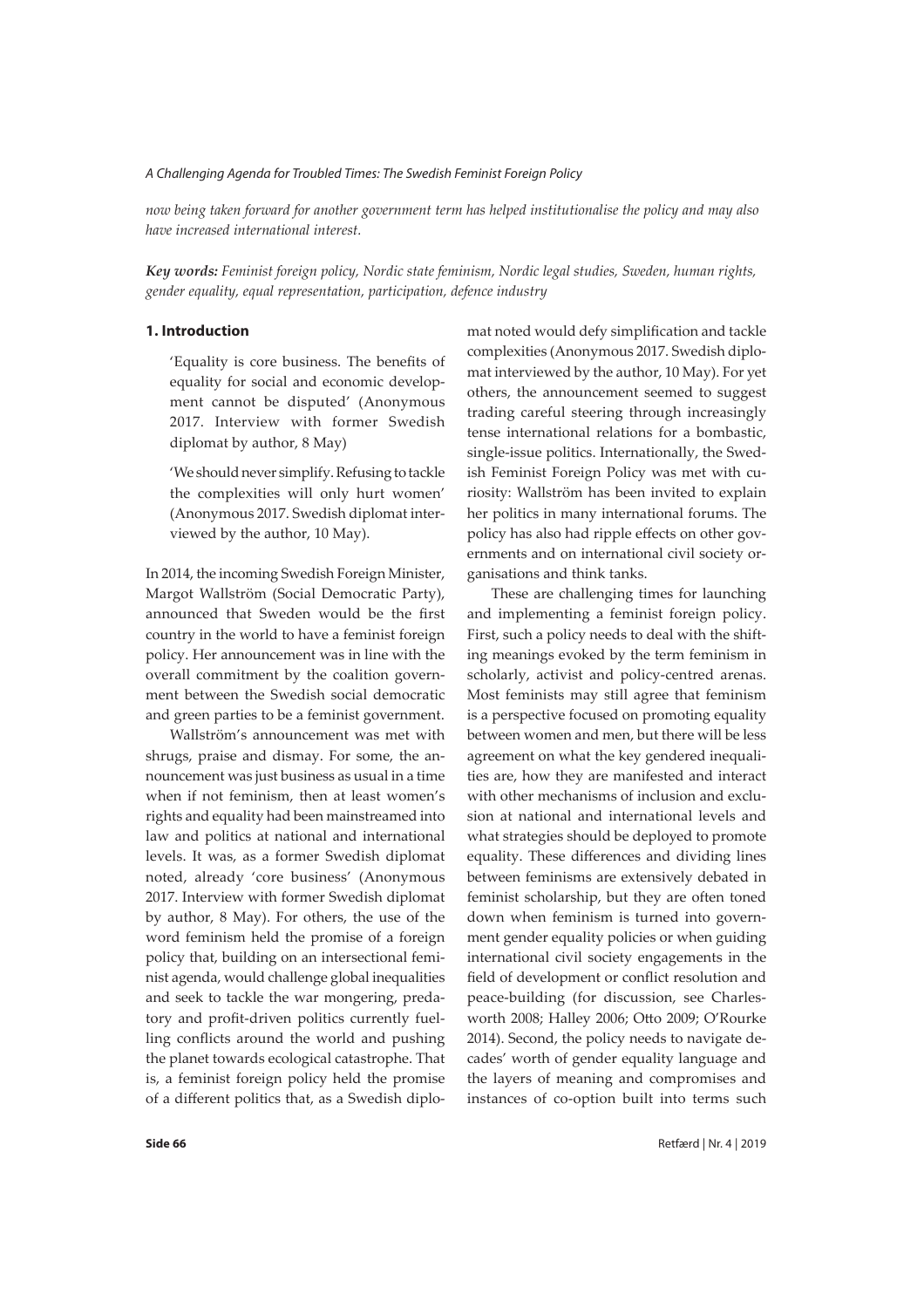as gender equality, women's human rights, women, peace and security, sexual and gender-based violence and women's representation, participation and empowerment (Charlesworth 2008; Kouvo 2004; O'Rourke 2014; Otto 2010; Squires 2007). Third, it needs to tackle the ongoing attacks on feminisms and even basic notions of equality by reactionary forces across the political and ideological spectrum. Finally, it needs to provide concrete policy alternatives for these times marked by a decreased commitment to multilateralism from major European and world powers and increased global scale turbulence due to, *inter alia*, environmental disasters and climate change, the negative effects of neoliberal globalisation and a rise in nationalism and violent extremisms. This is obviously an overwhelming task for one government to address, but one government – particularly if prioritising alliance building and multilateralism – can sow the seeds for change and ensure that these can grow.

In light of the above, the aim of this article is first to situate the Swedish Feminist Foreign Policy in the broader context of Swedish equality politics and foreign policy. Second, to discuss how the term feminism is used in the policy and what the overall content of the policy is. Third, to problematize the policy through two examples focusing on the one hand on the challenge of a braver politics and on the other hand on the in-built tension between Sweden's Feminist Foreign Policy and Swedish defence industry and in particular Swedish arms trade. That is, the article aims to answer the questions: Why did *Sweden* adopt a feminist foreign policy in 2014? What was *feminist* about this policy, and what content was given to the policy? What were the results of the policy – what could it and what could it not do? The last question will be studied through the two examples.

There are two main motives behind this article. First, there has been limited academic research about the Swedish Feminist Foreign Policy (Egnell 2016; Aggestam and Berg*Sari Kouvo*

man-Rosamond 2016; Lackenbauer 2016; Rosén Sundström and Elgström 2018). This author wishes to contribute to further academic discussion about the Policy. Second, it is a bold move to call a foreign policy 'feminist', and it is bold in a different way from the fear mongering, populist nationalism that currently seems to be high on the agenda for world leaders on both side of the Atlantic and beyond. This author considers it useful to show the Swedish Policy as an alternative, without shying away from its challenges and shortcomings.

The second motive evokes a fundamental tension or dilemma relevant to much of the feminist scholarship on international law and politics. This tension or dilemma was already articulated by Hilary Charlesworth and Christine Chinkin in their landmark publication *The Boundaries of International Law* (Charlesworth and Chinkin 2000): feminist scholars criticise international law and its institutions for their gender biases, blind spots and exclusions, while at the same time not wanting to undermine the potential of international law for promoting women's rights and gender equality. They do so, not naïve about biases in international law or the male dominance of international politics and law, but because the violations suffered by and the challenges faced by women across the globe make discarding any possible tool for change seem a luxury (for discussion, see Kouvo and Pearson, eds. 2011). The complex exercise of deconstructing-while-reconstructing, criticising-while-saving and challenging-while-defending has been a recurring theme in feminist scholarship throughout recent decades (Charlesworth and Chinkin 2000, Buss and Manji, eds. 2005, Otto 2009 and 2010 and O'Rourke 2014). The relative responsiveness of international law and politics to feminist demands for women's rights and gender policies has resulted in a new stream of critical scholarship about the allure of internationalism, the risks of co-option and the costs of compromises (Buchanan and Pahuja 2002, Otto 2009 and 2010, O'Rourke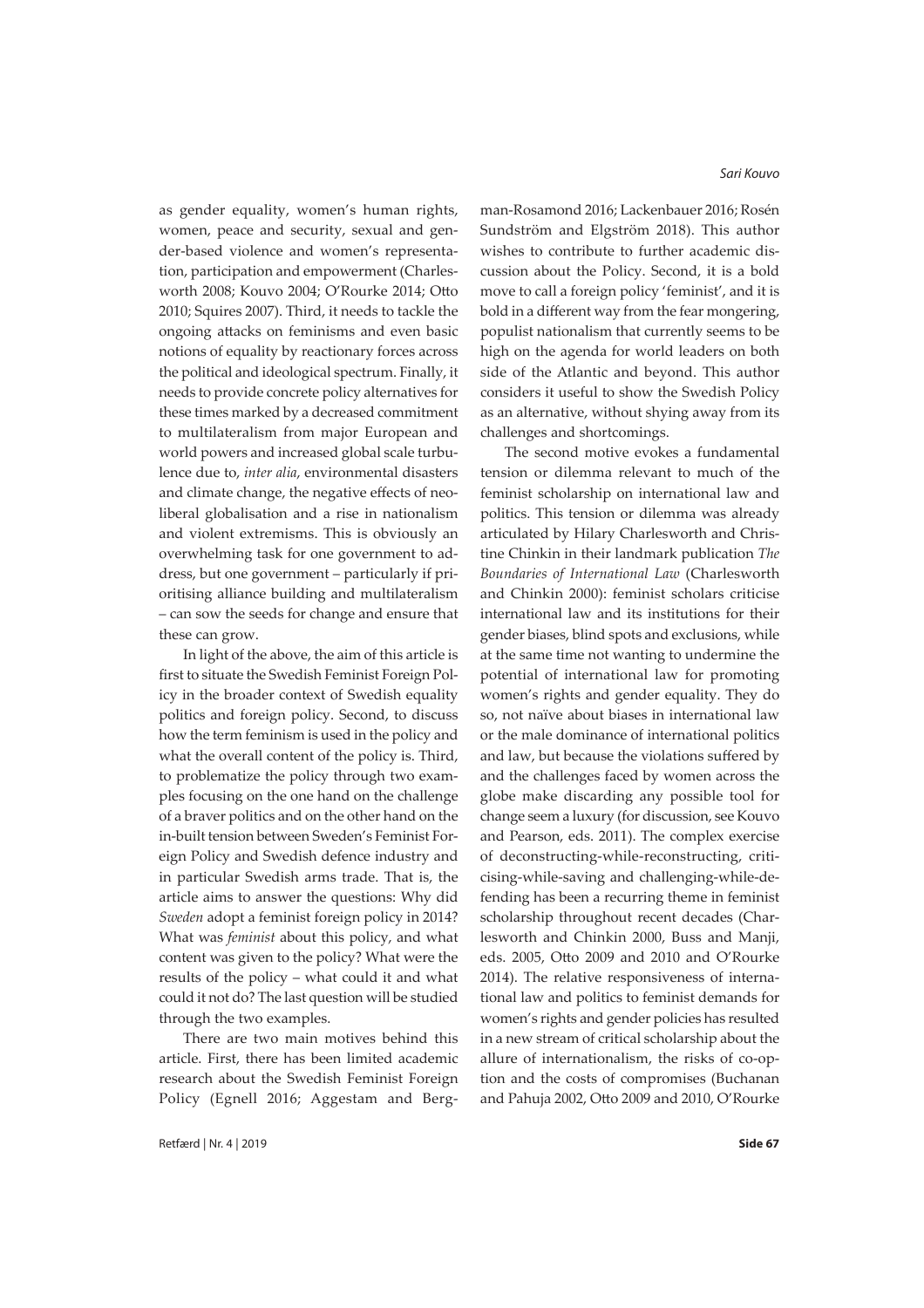2014), as well as about the biases and exclusionary effects of these compromises (Charlesworth 2008, Kapur 2018 and Otto 2017). Contemporary international law and politics have largely integrated the language of feminists and women's rights advocates, but they have not necessarily integrated the aims of women's rights advocates or feminist methods (Kouvo 2004 and Charlesworth 2011).

Theoretically and methodologically the article draws on the author's previous research that has focused on the interaction between law, policy and politics for promoting gender equality in Sweden and internationally (Kouvo 2004; Kouvo 2005). It draws on the theoretical and methodological insights of Nordic and international feminist legal scholarship that analyse international law in context making use of its explicit expressions, but also being attentive to its built-in compromises and hidden biases.<sup>1</sup> The empirical material used in this article includes mainly Swedish, EU and UN policy and legal documents, previous research about the Swedish Feminist Foreign Policy (Egnell 2016; Aggestam and Bergman-Rosamond 2016; Lackenbaur 2016; Rosén Sundström and Elgström; CONCORD 2016, 2017 and 2018) and newspaper and other media reports about the policy (Maccoby Berglof 2015; Nordberg 2015).<sup>2</sup> The

- For an introduction to Nordic gender legal studies, see the edited volumes published by Ashgate Nousiainen et al. 2001, Svensson et al., 2004 and Gunnarsson et al. 2007. For an introduction to feminist critical scholarship on international law in particular, see Charlesworth and Chinkin 2000, Buss and Manji, eds, 2005, Kouvo and Pearson, eds. 2011 and Kouvo and Pearson, eds. 2014. For an introduction to feminist perspectives on international relations and politics, see Enloe 2013 and Sjoberg 2013. For an introduction to the more operationally or empirically oriented scholarship on women, peace and security, see Boyd, ed. 2014 and Gizelis and Olsson, ed. 2015.
- 2. Newspaper articles and events relating to the feminist foreign policy are collected on the

author also conducted interviews with Swedish diplomats, civil servants and representatives of advocacy-oriented civil society organisations. Eleven interviews in the form of semi-structured conversations were conducted in Brussels and Stockholm in May 2017, two interviews in May and June 2018 in Brussels and by telephone and video link, and one additional interview was conducted in November 2019 by telephone. The last interview was an update interview with a person already interviewed in 2017. The interviews aimed mainly to provide background to the development of the Swedish Feminist Foreign Policy and to unpack it in relation to international law and current global affairs. The results of the interviews are mainly used in the sections focusing on the development and results of the Feminist Foreign Policy. Illustrative quotes from the interviews also introduce the different sections of the article.

# **2. From the Vision of a Feminist State to a Feminist Foreign Policy**

'Gender equality issues are not yet at the point where they will stay on the agenda without a fight' (Anonymous 2018. Swedish civil servant interviewed by the author, 7 June).

'There is always a gap between policy and practice, but when that gap becomes too big, we are in trouble' (Anonymous 2017. Swedish civil servant interviewed by the author, 10 May).

## *Situating the Policy: Nordic State Feminism and Swedish Neutrality Politics*

This section situates the Swedish Feminist Foreign Policy within the tradition of Nordic State Feminism, but also within the balancing act of Swedish foreign policy between commitments

Swedish international development website www.bistandsdebatten.se Accessed 2 June 2017.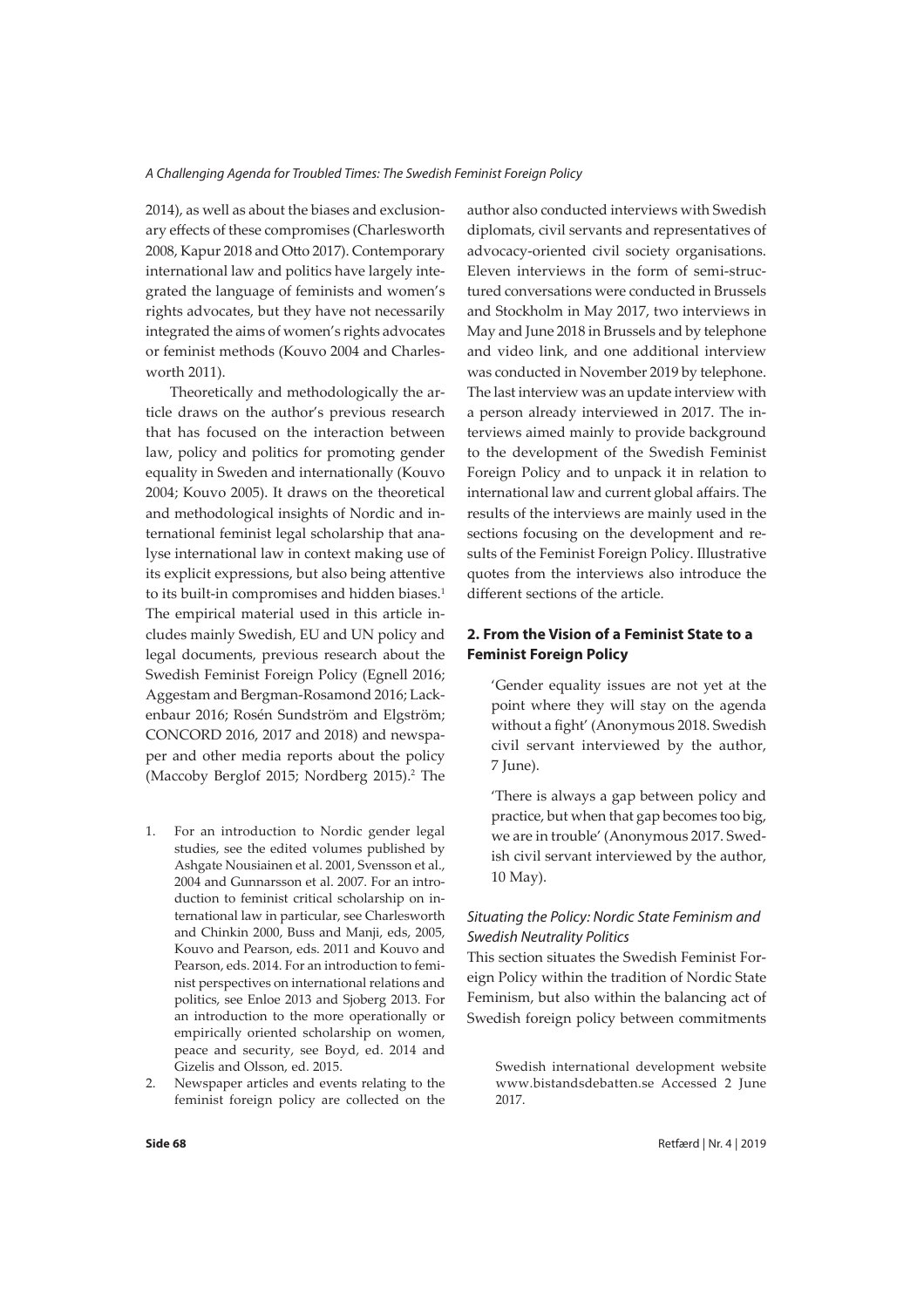to equality, human rights and global solidarity and Sweden's role in arms' trade.

The Nordic model of democratic welfare states that developed in the latter half of the  $20<sup>th</sup>$  century included a strong focus on equality between women and men. This model has included not only a focus on formal equality and equal rights, but systematic efforts to promote equal opportunities and social equality. The Nordic model has received considerable international attention (see further Kvist et al. 2012; Melby et al. 2009), and has led to the Nordic states being considered frontrunners in equality between women and men (Alter 2015, World Economic Forum 2017). For example, Sweden led the World Economic Forum's Gender Gap Index in 2006 and was in fourth place in 2016 (World Economic Forum 2017), and it has ranked top in the EU's Gender Equality Index since 2005. Finland, Norway and Iceland were also highly placed in the rankings (European Institute for Gender Equality 2017).3

The Nordic model's strong focus on equal opportunities and social equality was enabled by strategic partnerships between the Nordic governments and the Nordic women's movement. The term 'state feminism' coined by Helga Hernes is often used to describe this partnership between the state and the women's movements in the Nordic countries. Nordic state feminism had both a practical and a visionary dimension (Hernes 1987). In practice, the Nordic welfare

3. The World Economic Forum's Global Gender Gap Report and the European Union's Gender Equality Index measure progress on equality in different fields, including politics, economy, health, education and family. The fact that states rank slightly differently on the different indexes is due to the different scale and methodologies used. For further analysis, see the description of the methodologies used here http://reports.weforum.org/global-gender-gap-report-2016/measuring-the-global-gender-gap/ and http://eige.europa.eu/gender-equality-index/about Accessed 10 January 2018.

states relied heavily on women entering the labor force, not least to serve as the primary workforce of the expanding public care sector. For the states, creating the opportunities for women to work was a cheaper option than relying on migrant labor, and for the women's movement promoting women's economic independence was an evident next step from the early 20<sup>th</sup> century's civil and political rights' struggles. The states' responsiveness to the demands of the women's movements contributed to the visionary – or possibly utopian – dimension of Nordic state feminism. That is, Nordic state feminisms – whether activist or academic – have been convinced that the woman-friendly state is possible (Norborg et al. 1995; Gunnarsson and Svensson 2012). Feminist scholars of international law, as was noted in the introduction, have been less optimistic about the promise of (international) law (Charlesworth and Chinkin 2000; Enloe 2013; Sjoberg 2013; Stewart 2011). While occasionally overtaken by the potential of international law and the allure of having a global audience, feminist international legal scholarship has consistently focused on the challenges of international law and organisations: their level of abstraction, male dominance and distance from the diverse experiences and realities of women across the globe (Charlesworth and Chinkin 2000; Kouvo 2004).

The close connection between the late 20<sup>th</sup> century Nordic welfare state and the struggles for equality between women and men was possibly most pronounced in Swedish politics (see further Griffin 2016; Svensson et al. 2004). In 1990, a government study on the state of Swedish democracy was published. It included a chapter by Yvonne Hirdman outlining a theory about the Swedish gender system (SOU 1990:44). According to Hirdman, the Swedish gender system continued to be based on two logics: separation of the sexes and male supremacy. Hirdman's study, together with important political mobilisation from women's rights activists, contributed to convincing major political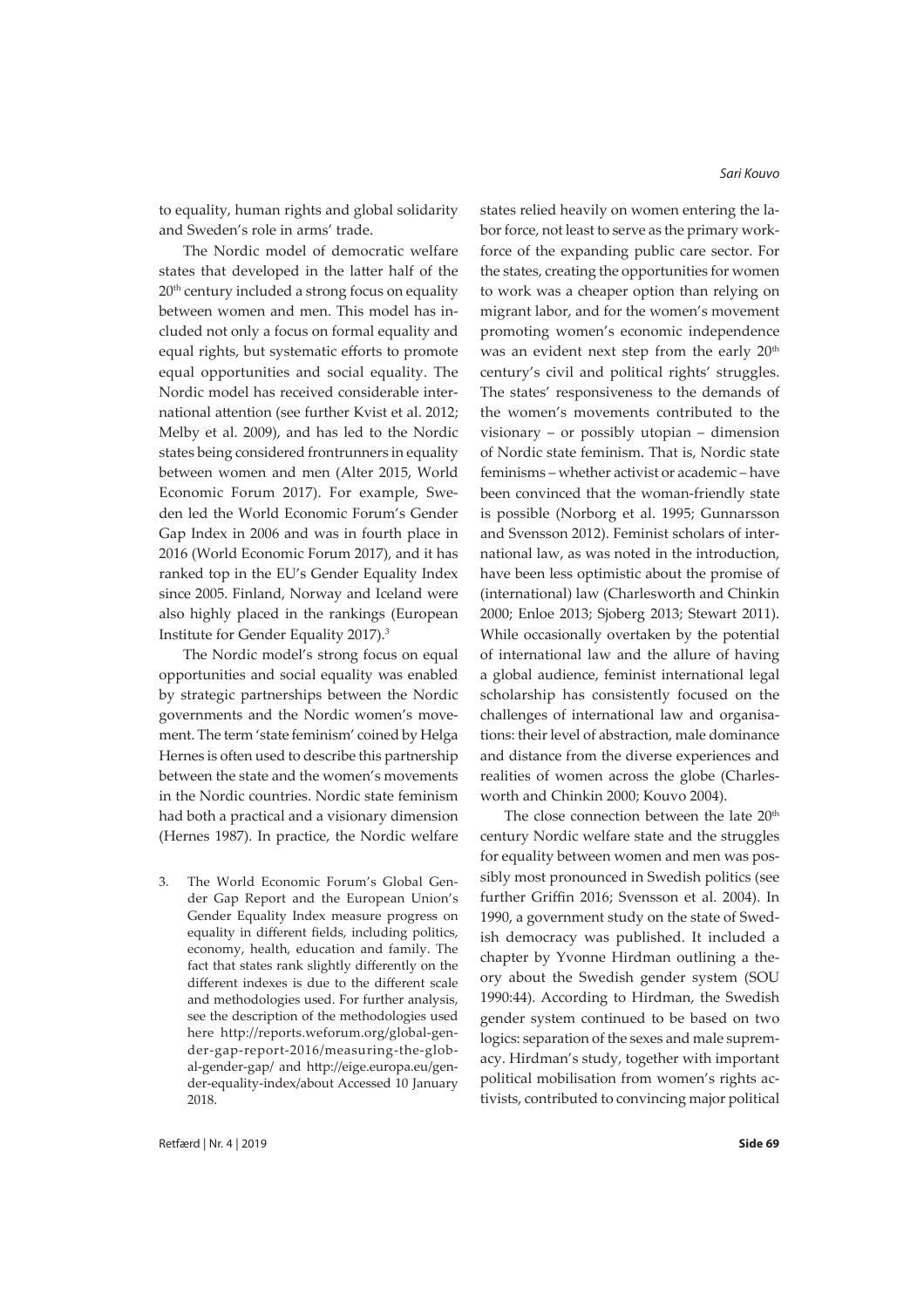parties to increase the representation of women in their candidate lists. There was then a steady rise in female parliamentarians from 1994 to 2006 (40 per cent of Swedish parliamentarians were women in 1994 and 47 per cent in 2006). In the 2010 and 2014 elections, there was a moderate decline, and following the 2018 elections 46 per cent of parliamentarians are women. Not all women politicians are, of course, defenders of women's rights, and increased representation of women does not necessarily contribute to increased equality between women and men. However, the combination of decades of equality work and a critical mass of women in Swedish politics has contributed to the adoption of a number of laws that sought to challenge existing gender relations, including the law on prohibiting buying but not selling of sexual services (Törnqvist 2007; Dahlerup 2012). It is in the above context that the Swedish Prime Minister Göran Persson (Social Democratic Party) in 2002 declared that he was a 'feminist', but qualified it by saying that he did not want to push equality issues so hard that they would create hostilities in society.

Sweden has also been a strong defender of women's rights and gender equality internationally. Swedish post-World War II foreign policy has sought to balance a commitment to international solidarity and multilateralism with a strong defence industry with important trade and defence interests in arms' and war material exports. Sweden has sought to be a normative foreign policy actor emphasising solidarity, human rights and international cooperation (Bjereld and Carmesund 2016). It has been a strong supporter of the UN since its establishment, and among the five largest donors of humanitarian aid relative to national income (OECD 2016; Parker 2016). At the same time, Sweden's post-war foreign policy relied heavily on the doctrine 'Freedom from alliances in peacetime with a view to neutrality in wartime' (Olsson 1977, 183). A strong defence industry was seen as an important element in Swedish

neutrality, and the close ties forged between government and the private sector during the years of war helped ensure the promotion of one vision of neutrality, while promoting the interests of Swedish business and defence industry (Olsson 1977). Today Sweden remains an important arms exporter in Europe and globally.4 At the same time, Sweden's neutrality has been gradually dismantled over recent decades, as Sweden has joined the EU and has built closer – though still heavily debated – ties with the North Atlantic Treaty Alliance (NATO). In these latter fora, Sweden has also committed to work strands for peace, rights and equality. It is in the above – admittedly sketchily outlined – context that the Swedish Feminist Foreign Policy was developed. On the one hand, it was enabled by a strong tradition to use state-centred politics and law to promote equality and, on the other, its conception fed into the existing tension in Swedish foreign policy between equality and human rights and Sweden's economic and defence interests.

Before shifting the focus to the launch and content of the Swedish Feminist Foreign Policy, it is important to note that although equality between women and men has held a relatively prominent position in Swedish law and politics, equality has never been a neutral topic. In Sweden, state feminism is increasingly seen as appropriated by the political forces left of centre and as seeking to govern peoples' private lives with one-size-fits-all approaches to equality. The criticism ranges from cautionary voices noting that equality is important but not the only priority to angry rants complaining about

4. Statistical and comparative data about Sweden's weapons exports can be found on the website of Svenska Freds- och Skiljedomsnämnden, http://www.svenskafreds.se/ snabba-fakta-om-vapenexporten Accessed 20 October 2017. The Stockholm International Peace Research Institute also has a comprehensive database of arms exports, https://www. sipri.org/databases. Accessed 20 October 2017.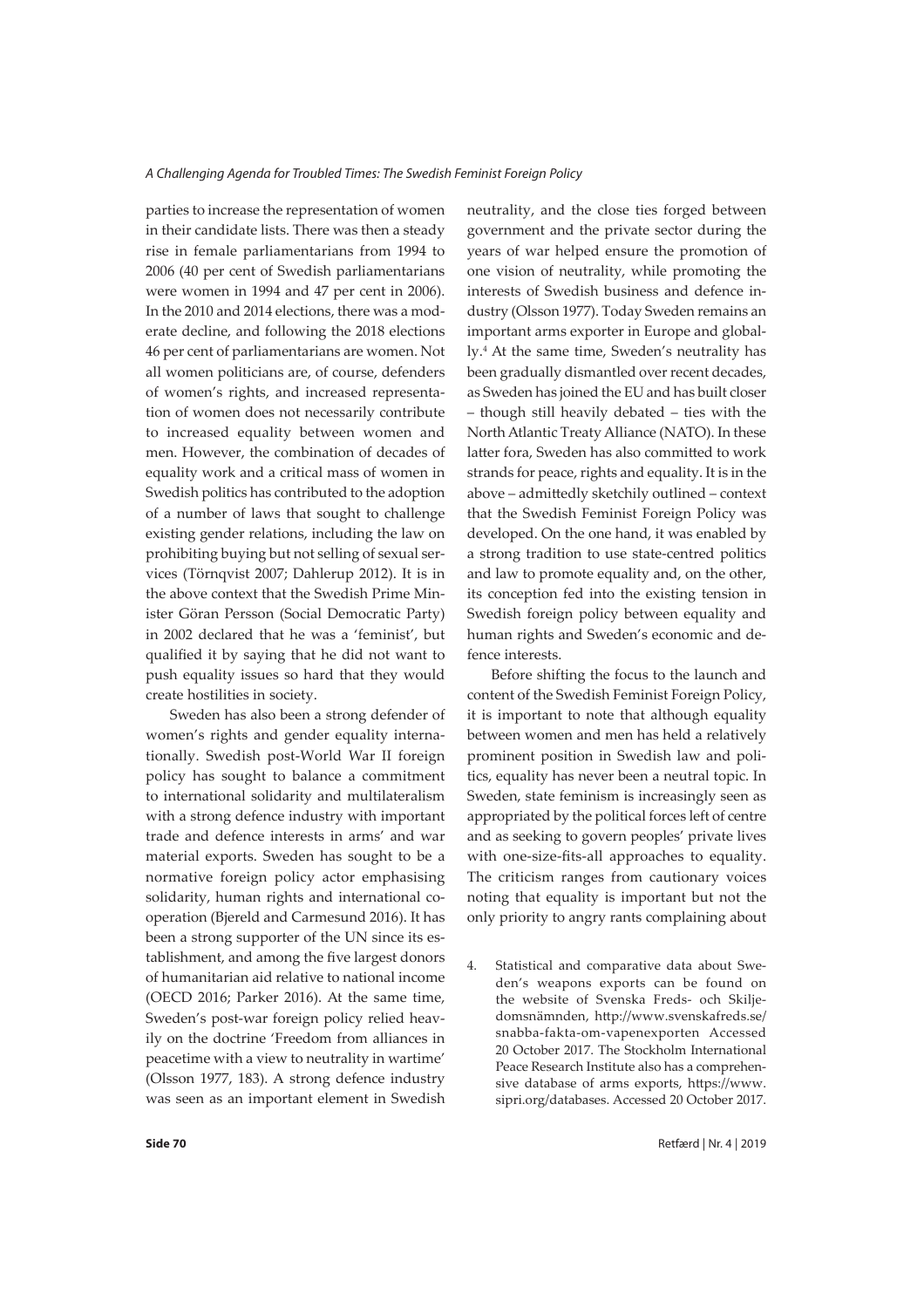women's power and men's lack of it in Swedish society.<sup>5</sup> The social media boom of recent decades has brought the tensions out into the open, making it very clear that there are many angry young and old men and some women out there who feel that they have lost out both to Swedish feminists and to immigrants.<sup>6</sup> The Feminist Foreign Policy survived the 2018 parliamentary elections, as the new Swedish coalition government between the Social Democratic Party and the Green Party affirmed that Sweden again has a feminist government and that the Feminist Foreign Policy will be continued.<sup>7</sup> However, the 2018 parliamentary elections showed that Swedes were divided on what politics they wanted, shown by the fact that the three leading parties in the elections were the Social Democratic Party (100 seats), the Moderate Party (70 seats) and the Swedish Democrats (62 seats). There is then no shared commitment for all

- 5. An interesting example of this is the debate in the Swedish media about whether gender studies are a legitimate academic discipline, the critical voices on the one hand challenging, gender studies at an ontological level and, on the other, viewing gender mainstreaming as an ideological tool and as a threat to academic independence. For the debate and responses to it, see for example Ivar Arpi's four part critique of gender studies in Svenska Dagbladet, one of Sweden's main daily newspapers, https:// www.svd.se/sa-blev-genusvetenskap-overkyrka-i-lund Accessed 7 July 2018 and Ulf Mellerström's responses to it, https://www.genus.se/notis/professor-bemoter-kritik-mot-genusvetenskap/ Accessed 7 June 2018.
- 6. For a discussion of the legal responses, see Bladini, Moa. Hat och hot på nätet. En kartläggning av den rättsliga regleringen i Norden från ett jämställdhetsperspektiv. NIKK. Göteborg, 2017, http://www.nikk.no/en/publications/online-hate-speech/ Accessed 8 June 2018.
- 7. https://www.regeringen.se/tal/20192/01/regeringsforklaringen-den-21-januari-2019/ Accessed 11 November 2019 and https://www. regeringen.se/regeringens-politik/en-feministisk-utrikespolitik/ Accessed 11 November 2019.

*Sari Kouvo*

aspects of Swedish national or international equality politics and certainly not for the level of political emphasis given to equality within the current Swedish Parliament. The Feminist Foreign Policy – because of its high profile and symbolic importance – may be one of the areas where political compromises are made. The risk of having aimed too high and possibly falling a long way if the policy fails or is deemed to have failed was already noted in several of the background interviews done for this article in 2017.

## *Unpacking the Policy: From Launch to Action Plan*

The aim of this section is to discuss how the term feminism is used in the policy and what the overall content of the policy was when the policy was launched and how it has developed over the years.

When the Minister of Foreign Affairs, Margot Wallström, announced that Sweden would have a Feminist Foreign Policy, she did not define what she meant by the term feminism (Dagens Nyheter 2014).<sup>8</sup> However, when asked about it in an interview she noted that it was time to become 'braver in politics', and that the term simply meant equality between women and men (Nordberg 2015). Her announcement resonated with the Swedish Government's overall commitment to be a feminist government, i.e. that it would work to ensure that women and men, girls and boys have equal power and opportunity to influence society and their own lives (Jämställdhet, 2017).<sup>9</sup> The term feminism

9. The Swedish government's six equality targets were identified as: equal division of power and influence; financial gender equality; gender-equitable education; an even division of

<sup>8.</sup> For an overview of the Swedish Government's overall feminist policies, see http://www. government.se/government-policy/a-feminist-government/ Accessed 17 January 2018, its Feminist Foreign policy http://www.government.se/government-policy/feminist-foreign-policy/ Accessed 17 January 2018.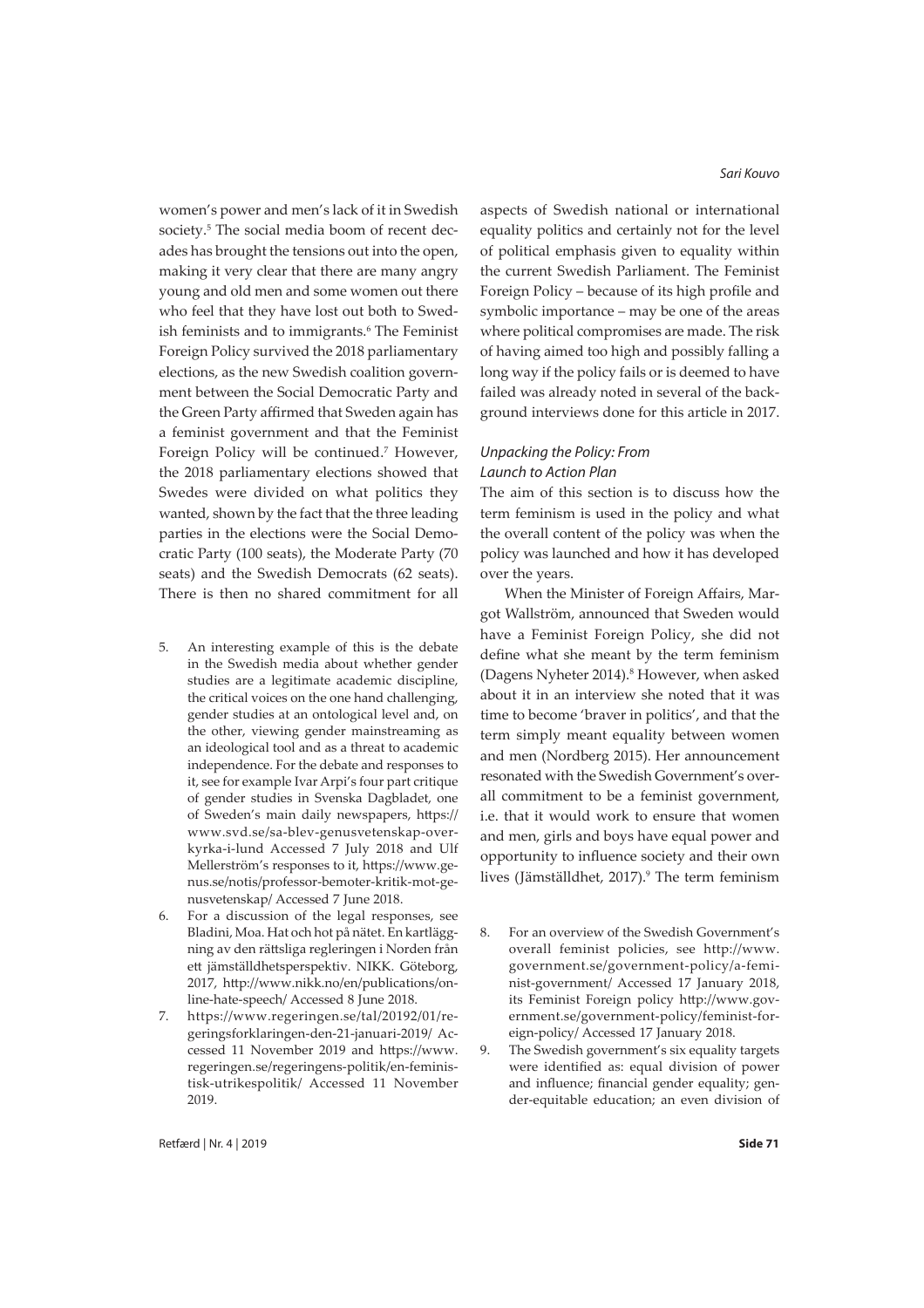was then framed within the commitments already enshrined in the Swedish Constitution and international law.10 The policy resonated with other international initiatives, including that of the UK Foreign Secretary William Hague to end sexual violence in conflict,<sup>11</sup> the UN's high-level review of 15 years of implementation of UNSC Resolution 1325 (2000) on women, peace and security and adoption of new action plans for gender and women, peace and security in the EU (Preventing Conflict 2015).12 Although the terminology is different, it also resonated with the foreign policy vision articulated by Hilary Clinton during the years when she was Secretary of State under President Barack Obama. Clinton did not call her policy feminist; her focus on women's representation, rights and

unpaid housework and care work; gender equal health; and men's violence against women must end. https://www.government. se/government-policy/gender-equality/goalsand-visions/ Accessed 6 September 2018.

- 10. This is also a framework that Wallström is familiar with from her previous positions as Special Representative of the UN Secretary-General on Sexual Violence in Conflict and Vice President of the European Commission. The existing legal and policy frameworks would include the key UN and Council of Europe treaties for human rights, thematic treaties on women's rights and UN Resolution 1325 (2000) on Women, Peace and Security and all the related Security Council resolutions. It would also include the various policy platforms developed through, for example, the EU Gender Action Plan or the UN 21 Sustainable Development Goals one of which is focused entirely on gender equality.
- 11. See the website of the Global Summit to End Sexual Violence in Conflict, https://www.gov. uk/government/topical-events/sexual-violence-in-conflict Accessed 6 September 2018.
- 12. http://peaceoperationsreview.org/wp-content/ uploads/2015/08/HIPPO\_Report\_1\_June\_2015. pdf and https://eeas.europa.eu/headquarters/ headQuarters-homepage/28969/report-baseline-study-integration-human-rights-and-gender-csdp\_en Accessed 16 November 2017.

resources was framed in terms of 'smart power' (Lackenbauer 2016).13

Wallström and the government seemed to use the term feminism mainly to signal a shift in degree and possibly branding rather than content: the feminist foreign policy was about making the notion of equality between women and men recognised in the Swedish Constitution and international treaties reality. It is also about focusing on issues that are deemed particularly important for women or devastating for women's lives (for example, violence against women) within the framework of rights, representation and resources. That is, the term feminism was used to move away from what a civil servant interviewed for this article called 'gender integration policies that mainly skim the surface' and it aims, as another one noted, 'to bridge the gap between gender policies and practice' (Anonymous 2018. Swedish civil servant interviewed by the author, 7 June and Anonymous 2017 Swedish civil servant interviewed by the author, 10 May). Helena Lackenbauer argues that Wallström's feminist policy was largely inspired by Clinton's notion of 'smart power' (Lackenbauer 2016). This policy '…made the status of women a central concern of Clinton's tenure. She sought to transcend the simple-minded distinction between "hard" and "soft" power by adopting the term "smart power," to describe a form of statecraft that combined development, diplomacy, public-private partnerships and, yes, military power' (Traub 2011). In order to manage the shift from either hard or soft to smart, equality needed to be rebranded as a win-win situation for all (or at least for most). This strategic task was underpinned by seeking to make sure

13. Clinton's strategy is best outlined in the First Quadrennial Diplomacy and Development Review (2010) entitled Leading Through Civilian Power, see https://www.state.gov/documents/ organization/153108.pdf Accessed 13 June 2018.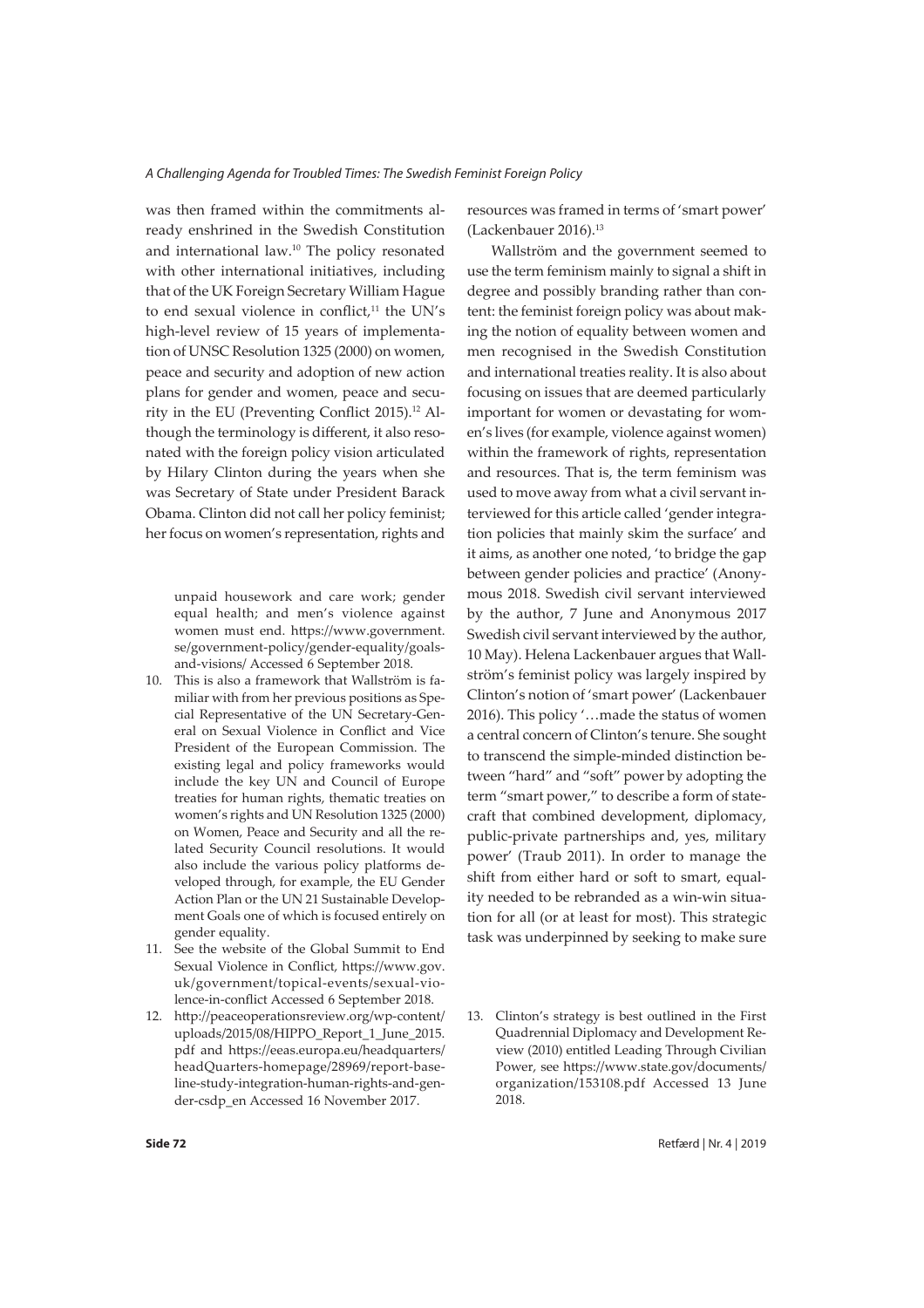that new knowledge and alternative analysis is moved centre stage.

The announcement of the feminist foreign policy seemed to have taken both the Ministry and civil society colleagues by surprise. One former diplomat noted that 'When I heard this [that a feminist foreign policy had been launched], I wrote to Stockholm: So, how should I implement this policy? A bit later, we all received instructions from the Ministry to describe what meaning and content we would give to this policy, and what it meant for us' (Anonymous 2017. Interview with former Swedish diplomat by author, 8 May). This was the beginning of the Action Plan for the Feminist Foreign Policy. The fact that the policy was launched without its content or direction having been clearly mapped out seemed to have taken some of the interviewees by surprise, but the fact that the Action Plan was developed in consultation with staff from the Ministry and Sweden's diplomatic missions across the globe was also highlighted by several interviewees as a strength of the policy. A civil servant in the Ministry noted '[the Ministry in Stockholm] could never have produced such a comprehensive Action Plan for the Feminist Foreign Policy if we had not been able to draw on the wealth of experience, and the creativity and continued engagement, of our missions: we now have an action plan that spans from gender perspectives in conflict resolution to gender perspectives in [embassy] logistics [services]' (Anonymous 2017. Interview with civil servant at the Ministry of Foreign Affairs by author 8 May). The result of the consultative process was a brief and clear Action Plan that provides a frame for the policy, sets out its basic principles and perspectives, outlines its priorities and identifies tools. The Action Plan was adopted in 2015, and has been updated annually (2016, 2017, 2018 and 2019, the last update was done under the new government).<sup>14</sup>

The matrix below provides a schematic overview of the Action Plan.

The Action Plan states that the '… feminist foreign policy means applying a systematic gender perspective throughout foreign policy. We will act to promote girls' and women's representation, rights and resources in all parts of this policy' (Action Plan 2015, p. 3). The Action Plan clearly framed the Feminist Foreign Policy within existing national, regional and international legal and policy-based commitments for gender equality and women's rights (Feminist Foreign Policy Action Plan 2015, 9–10). This includes commitments to equal rights and non-discrimination and women's human rights articulated in regional and international human rights treaties and national and international policies focused on gender mainstreaming or on the implementation of the women, peace and security agenda. The core of the legal and policy-based commitments is reproduced in the Action Plan's perspectives that focus on rightsbased approaches and participation. The perspective focused on resources also reproduces the rights-based approach by emphasising that resource allocation should help ensure women's and girls' enjoyment of human rights (Action Plan 2015, 10). The Action Plan places strong emphasis on analysis and information gathering, on occasion defined as a fourth perspective focused on reality checks.All the Ministry's policy-making, programming, reporting and monitoring should also be informed by intersectional gender analysis that takes into account that

'…women and girls, just like men and boys, are not homogeneous groups – their identities, needs, participation and living con-

<sup>14.</sup> For an overview of the action plan, see here https://www.government.se/government-pol-

icy/feminist-foreign-policy/ Accessed 12 November 2019. The Feminist Foreign Policy is discussed and framed in Wallström's annual foreign policy declarations to the Swedish Parliament. See, Utrikespolitisk declaration 2015, 2016, 2017, 2018 and 2019.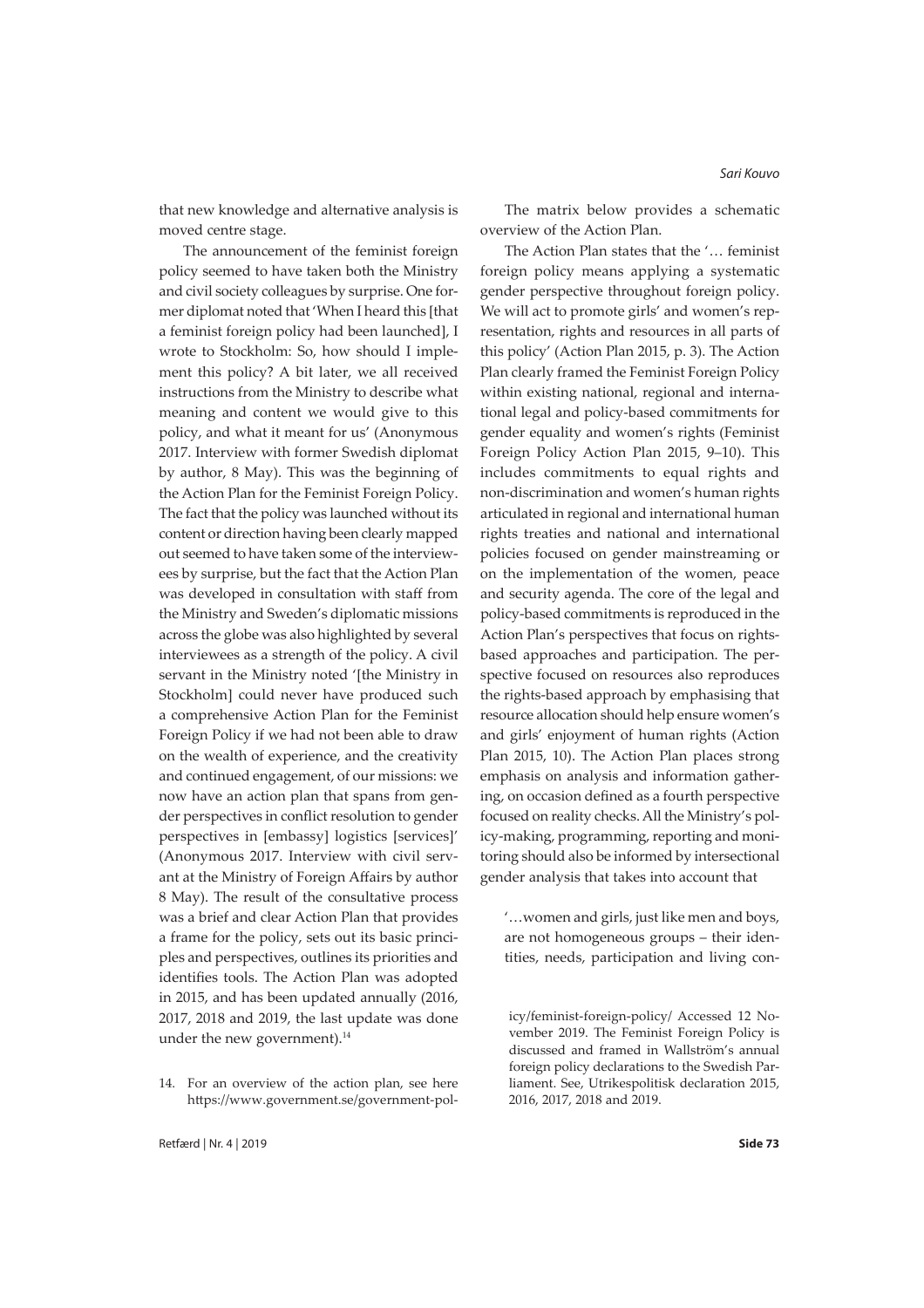| Frame                                                                                                                                                                                                                                                                                                                                                                                                                                                                                                                                                                        | Perspective                                                                                                                                                                                                                                                                                                                                                                                                                                                                                                                                                                                                                                                                                                          | Priorities                                                                                                                                                                                                                                                                                                                                       | Tools                                                                                                                                                                                                                                                                                                                                                                                       |
|------------------------------------------------------------------------------------------------------------------------------------------------------------------------------------------------------------------------------------------------------------------------------------------------------------------------------------------------------------------------------------------------------------------------------------------------------------------------------------------------------------------------------------------------------------------------------|----------------------------------------------------------------------------------------------------------------------------------------------------------------------------------------------------------------------------------------------------------------------------------------------------------------------------------------------------------------------------------------------------------------------------------------------------------------------------------------------------------------------------------------------------------------------------------------------------------------------------------------------------------------------------------------------------------------------|--------------------------------------------------------------------------------------------------------------------------------------------------------------------------------------------------------------------------------------------------------------------------------------------------------------------------------------------------|---------------------------------------------------------------------------------------------------------------------------------------------------------------------------------------------------------------------------------------------------------------------------------------------------------------------------------------------------------------------------------------------|
| 1. National policies, includ-<br>ing the National Gender Pol-<br>icy and the National Action<br>Plan on Women, Peace and<br>Security;<br>2. Regional treaties and<br>policies, including the EU<br>Treaty, EU gender policies,<br>the European Convention on<br>Human Rights and Istanbul<br>Convention on combating<br>violence against women;<br>3. International treaties<br>and policies, including all<br>relevant human rights and<br>humanitarian law treaties<br>and the UNSCRs on women,<br>peace and security and all<br>relevant UN action plans and<br>programs. | 1. A rights' perspective<br>focused on the full enjoy-<br>ment of human rights by all<br>women and girls, and com-<br>bating all forms of violence<br>and discrimination:<br>2. A representation perspec-<br>tive focused on women's<br>participation and influence in<br>decision-making, as well as<br>dialogue with women represent-<br>atives at all levels, including in<br>civil society<br>3. A resource perspective<br>ensuring that resources are<br>allocated to promote gender<br>equality;<br>4. All action should be<br>guided by reality checks and<br>analysis (note, the focus on<br>reality checks is not consist-<br>ently included as a perspec-<br>tive, it is sometimes included<br>as a tool). | 1. Human rights;<br>2. Freedom from violence<br>3. Conflict-resolution and<br>peace-building;<br>4. Political participation;<br>5. Economic rights and em-<br>powerment;<br>6. Sexual and reproductive<br>health and rights;<br>7. Intensifying of institution-<br>alisation of the policy within<br>the Swedish foreign service<br>(added 2017) | 1. Data and analysis;<br>2. Accountability;<br>3. Agenda-setting;<br>4. Alliance-building;<br>5. Dialogue for influence and<br>data collection:<br>6. Promotion and skills de-<br>velopment;<br>7. Negotiations, monitoring<br>and review:<br>8. Routines for grant man-<br>agement, meetings and<br>reporting;<br>9. Positions in international<br>institutions and peace oper-<br>ations. |

*Image: Overview of the Action Plan for the Feminist Foreign Policy 2015–2018, the same format is chosen for the Action Plan 2019–2022, adopted under the new government.*

ditions differ. The analysis must therefore consider other factors besides sex, such as age, place of residence, socioeconomic status, gender identity, gender expression, sexual orientation, ethnicity, disability, level of education, belief and religion. To be complete, the analysis must also be accompanied by an assessment of the power relations that exist for different groups in the specific context.' (Action Plan 2015:16).

The six first priorities of the Action Plan reproduce the emphasis on rights, representation and resources, i.e., (1) Women's human rights; (2) Freedom from physical, psychological and sexual violence; (3) Participation in prevention and resolution of conflicts (Women, Peace and Security); (4) Political participation; (5) Economic empowerment; and (6) Sexual and reproductive rights and health for all. The idea behind the priorities of the Action Plan was that while the priorities should stay basically the same throughout the lifespan of the policy, the priorities should be updated and fine-tuned on an annual basis. For example, the 2019 update of the action plan emphasised that:

'While the overall direction and methods of Sweden's feminist foreign policy remain unchanged, in 2019 the Foreign Service will step up its work in three areas:

(1) Promote women's and girls' economic and social empowerment. This requires work with legal and normative frameworks; against child marriage and gender-based violence; and for gender equality in trade and businesses.

(2) Increase efforts for sexual and reproductive health and rights. The right of women and girls to decide freely over their own bodies is being challenged. We respond with an active policy and broad support.

(3) Enhance action on the Women, Peace and Security agenda. This involves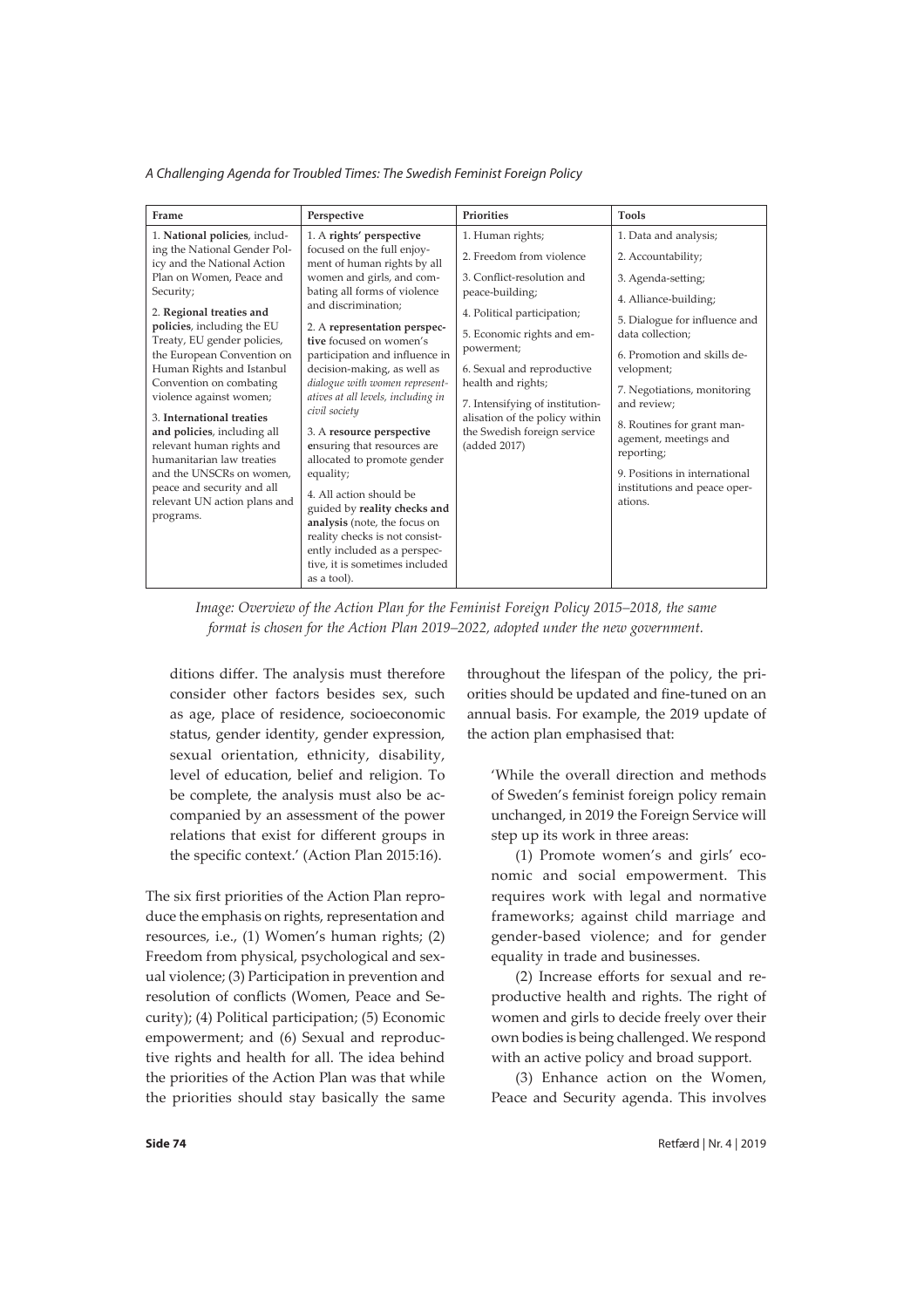promoting women's participation in peace processes, not least through work in the UN, the EU and the OSCE.' (Feminist Foreign Policy 2019)

The Action Plan's combination of perspectives and priority areas was highlighted in one of the interviews as a key strength also contributing to the longevity of the Action Plan. The interviewee noted that 'the perspectives – rights, representation and resources – are useful for explaining the policy. The priority areas as they relate to already established working strands within the foreign ministry and in international organisations are crucial for ensuring implementation' (Anonymous 2019. Interview with civil servant by the author, 12 November). Several of the interviewees highlighted the importance of having an accessible, easy-to-use Action Plan that was annually updated as important for keeping the policy up to date and concrete.

The fact that the Action Plan framed the Ministry's feminist struggle within the existing legal and policy-based commitments to equal participation and rights was most likely a strategic choice, it allows the Ministry, both when institutionalising the policy within its own ranks and when promoting it internationally, to draw on recognised and widely respected legal and policy commitments. For example, one of the criticisms of the fore-mentioned UK initiative to end ending sexual violence in conflict voiced to this author is that it cut across existing legal and policy commitments on women, peace and security and gender-based and sexual violence, thereby creating a new policy strand instead of strengthening the existing ones. However, placing the feminist policy firmly within the existing legal and policy commitments, as Dianne Otto had noted in her discussion about gender mainstreaming in the UN, can be 'double-edged' (Otto 2009, 347). The use of existing legal and policy frameworks contributing to nudging equal rights and women's participation forward and these frameworks remain empowering in many respects. However, relying primarily on the existing frameworks may contribute to a selective engagement with feminist ideas and risks reproducing stereotypical ideas about women (Otto 2009, Otto 2010, Kouvo 2004).

The policy was initially resourced by an ambassador-level position and, at the time when this author conducted her interviews in Stockholm in spring 2017, the ambassador was aided by two advisers. Focal points for the policy were established in all the departments of the Ministry and in all diplomatic missions. All departments and diplomatic missions were encouraged to have two focal points, one focused on political affairs and one focused on development, in order to make it easier to gender-mainstream systematically in all policy areas in line with the fundamental aims of the policy. The managers were also encouraged to identify a man and a woman as the two focal points in order to emphasise that gender equality is not a 'women's issue', but everybody's concern (Anonymous 2017. Interview with civil servant at the Ministry of Foreign Affairs by author 8 May). This institutional setup has continued under the new government and action plan. As one interviewee noted, 'the fact that the same institutional setup is being continued under the new government has contributed to institutionalising the policy' (Anonymous 2019. Interview with civil servant at the Ministry of Foreign Affairs by author 12 November). The institutionalisation of the Policy then follows the schema of best practice developed for gender mainstreaming and in different degrees already implemented in international forums to which Sweden has contributed, including the UN, the EU and, to a lesser extent, NATO.<sup>15</sup>

15. The EU Baseline Study on Integrating Human Rights and Gender into CSDP and the UN Peacekeeping review are instructive readings in this regard, see http://peaceoperationsreview.org/wp-content/uploads/2015/08/ HIPPO\_Report\_1\_June\_2015.pdf and https:// eeas.europa.eu/headquarters/headQuar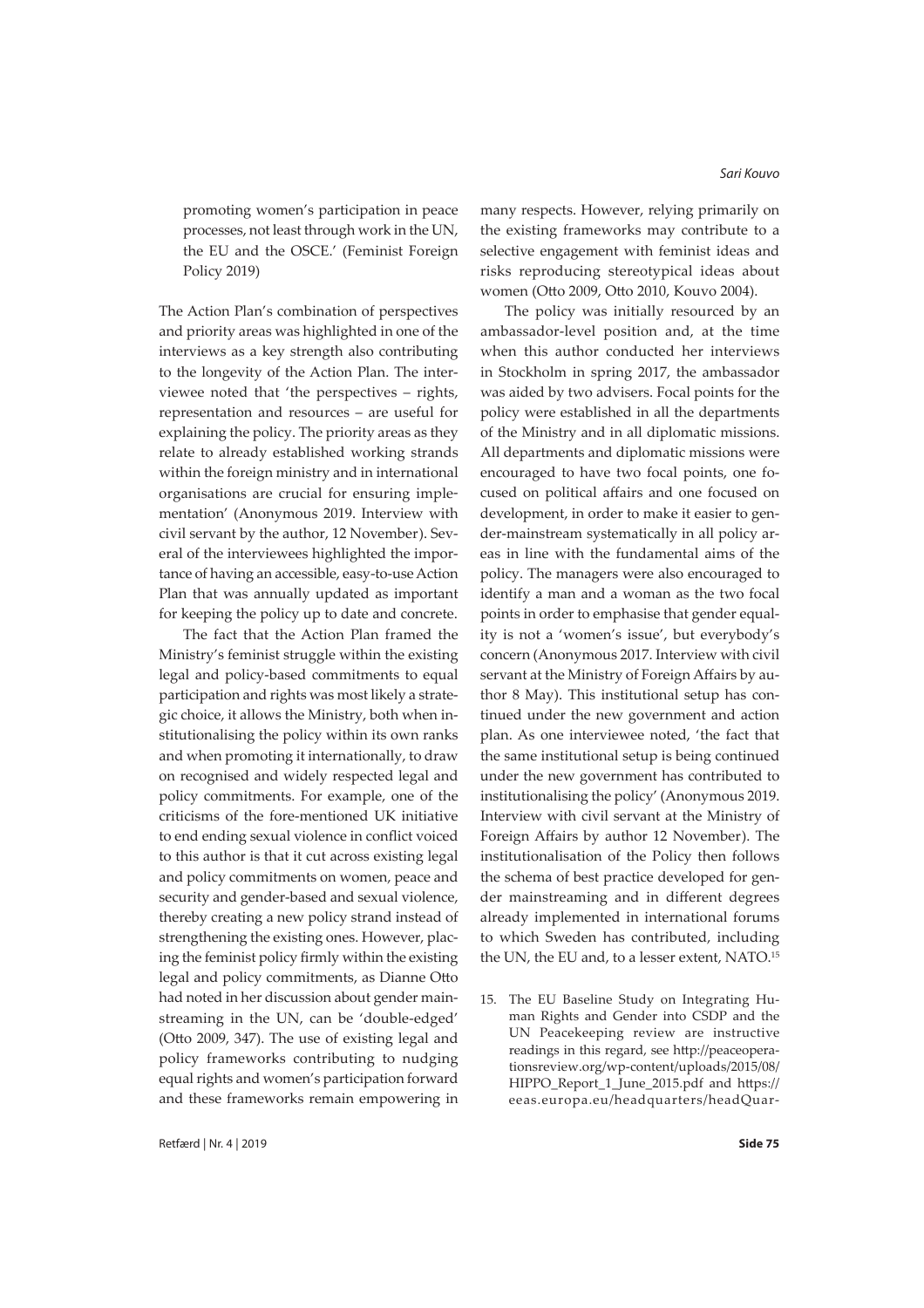That is, high-level political commitment is coupled with expert advisers, focal points and the encouragement for all staff to use gender analysis and reflect on both women's and men's experiences and needs when developing and implementing policies.

Implementation of the policy was facilitated by the development of a training package for Ministry personnel. A Handbook for the Feminist Foreign Policy that describes the policy, including its implementation was also adopted.16 The Handbook is a hands-on tool that can be used by Swedish policy-makers when they implement the policy and in their interactions with other governments. The Handbook is coupled with a report that focuses on showcasing the implementation of the policy with examples from the three first years of its implementation, $17$ and a list of what the policy has contributed to.<sup>18</sup> Taken together the action plan, the Handbook and the examples of implementation show that the Swedish Feminist Foreign Policy show that by placing equality centre stage and emphasising gender analysis, the Ministry managed to ensure progress in both multilateral and bilateral forums. The assessments done by the Ministry itself and the few external assessments done, show that progress – or at least some level of implementation – has been done in all ar-

ters-homepage/28969/report-baseline-studyintegration-human-rights-and-gender-csdp\_ en Accessed 16 November 2017.

- 16. https://www.government.se/4a7853/contentassets/fc115607a4ad4bca913cd8d11c2339dc/ handbook---swedens-feminist-foreign-policy Accessed 11 November 2019.
- 17. https://www.government.se/4ab455/contentassets/654bcc72d8f44da087386b4906043521/ swedens-feminist-foreign-policy--examples-from-three-years-of-implementation.pdf Accessed 11 November 2019.
- 18. https://www.government.se/articles/2018/03/ examples-of-what-swedens-feminist-foreign-policy-has-contributed-to/ Accessed 11 November 2019.

eas of the policy.19 There have been activities undertaken in all areas of the policy ranging from branding and visibility kind of activities, such as the tour of the 'Swedish Dads' photo exhibition that includes photos and stories from fathers on parental leave with babies and toddlers to the systematic highlighting of women throughout the Swedish membership in the UN Security Council. The policy has, as was noted by one of the interviewees contributed to a 'cultural shift' within the Ministry and this shift has had a ripple off effect bilaterally and multilaterally (Anonymous 2019. Interview with civil servant at the Ministry of Foreign Affairs by author 12 November). It is slowly becoming recognised that 'gender equality' or 'women's rights' should not be the responsibility of one adviser or focal point, but these are issues that demand engagement both from experts and across an institution. The fact that the policy has continued under the new government and that there is now an action plan 2.0 has, according to one of the interviewees, resulted in 'further institutionalisation of the policy and increasing international attention: the fact that we have continued the policy has showed that we are taking this seriously both internally and internationally' (Anonymous 2019. Interview with civil servant at the Ministry of Foreign Affairs by author 12 November).

The Swedish Feminist Foreign Policy has then already gone further than Clinton's smart power doctrine and Hague's engagement for ending sexual violence in conflict that did not survive the changes of government. This relative success is most likely due to the combination of

19. Besides the assessments done by the ministry itself, the policy has been assessed in annual studies done by CONCORD (Sweden), a network of Swedish and European civil society organisations for global development (CON-CORD 2016 and 2017 and 2018) and a conference paper that pulls together opinions of other EU countries about the Policy (Rosén Sundström and Elgström 2018).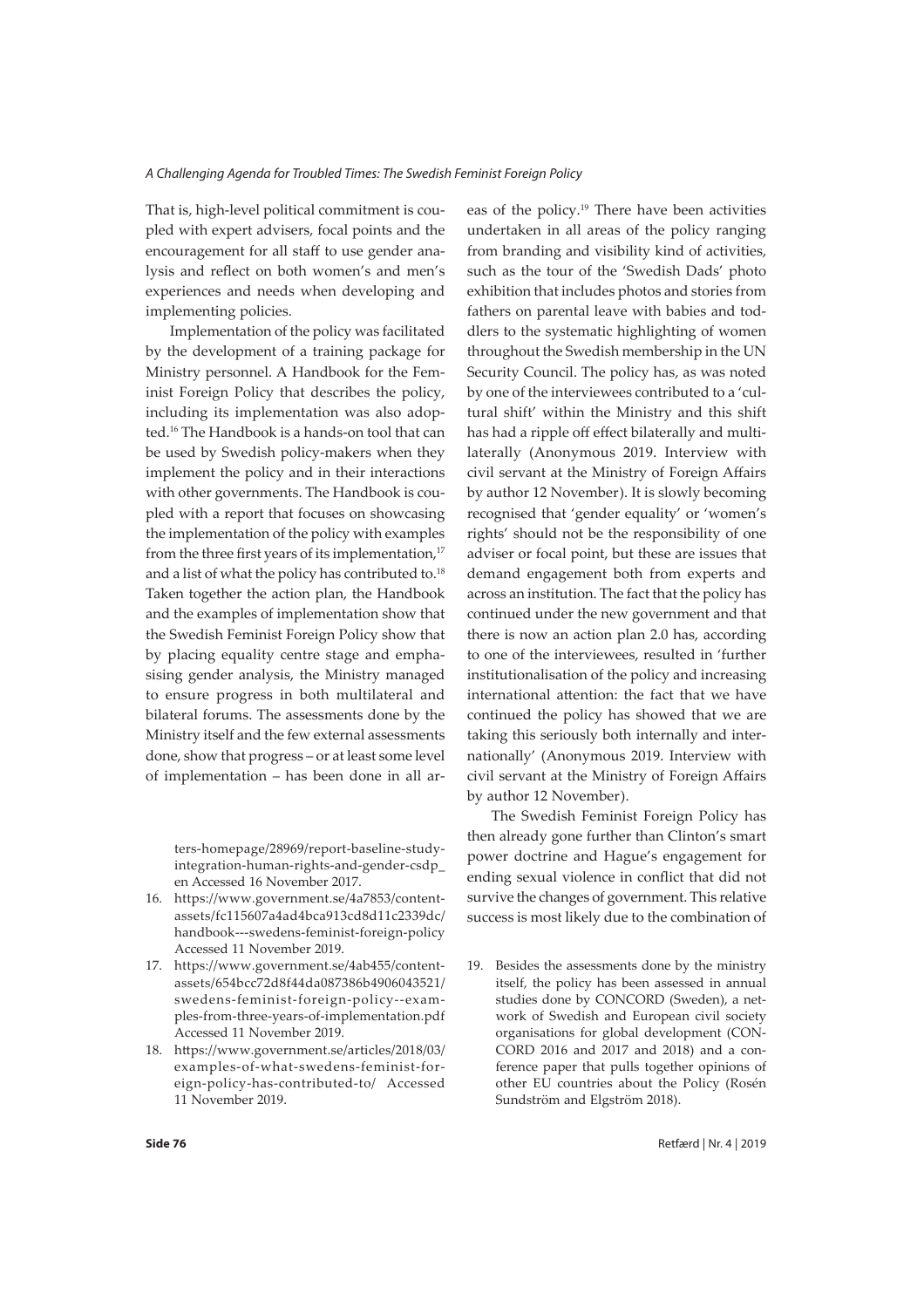factors discussed above: high-level support for the Policy, consultative and participatory processes for developing the Action Plan, institutional support through both expertise, training and operational guidance and a rather 'smart' balancing of upping existing commitments and nudging the Policy into new areas. However, it is important to stress that the UN and EU assessments made about the implementation of international commitments to gender equality and to women, peace and security have highlighted the continued gap between rhetoric and reality in the implementation of these commitments. Or, as noted in the UN Global Study on 1325, progress in this area continues to be 'measured in "firsts", rather than as standard practice' (United Nations 2015). The fact that gender equality work remained a struggle and that gender equality would not stay on the agenda 'without a fight' was also highlighted in several of the interviews. The challenges are particularly prominent, as shall be shown in the section below, in situations where the Feminist Foreign Policy uncomfortably crosses over with and sometimes conflicts with other interests and other policies.

# **3. Successes and Challenges for a Braver Feminist Foreign Policy**

'It's the Minister's Policy. So, everybody's doing gender' (Anonymous 2017. Interview with Swedish civil servant by the author, 10 May).

'Your question is, will "equality" survive this political backlash? Well, if we've built the house on sand – and we may have done so – it will easily fall' (Anonymous 2017. Interview with Swedish official by author, 2 May).

## *A Snapshot of a Braver Politics*

This section focuses on the notion of a feminist foreign policy as a 'braver' policy and the crossroads – and occasional conflicts – between the Feminist Foreign Policy and other national interests and policy areas. This will be done through focusing on two examples. The first example is a snapshot of an early attempt by Wallström to be braver in politics by standing up for human rights and openly criticising Saudi Arabia for its court decision to sentence Raif Badawi, a Saudi blogger, to ten years in prison and 1,000 lashes for blogging about free speech. While this may not be an evident example of the Feminist Foreign Policy, it is an interesting example of a braver politics and the challenges of such politics in the face of diplomatic relations and competing national interests.20

In 2012, Raif Badawi, a Saudi writer was arrested for blogging about freedom of speech in Saudi Arabia. A few years later, after a lengthy legal process, he was convicted on several charges and sentenced to ten years in prison and 1,000 lashes. The flogging was to be carried out over 20 weeks. The first 50 lashes were administered on 9 January 2015. There had been a major international mobilisation for Badawi ever since his arrest, and the news about his first flogging resulted in considerable international media attention and condemnation by human rights organisations.<sup>21</sup>

- 20. It can also be noted that several of the interviewees referred to the Badawi case as an illustration of the Feminist Foreign Policy, also as an attempt to revive the foreign policy legacy of Olof Palme, leader of the Social Democratic Party 1969–1986, Swedish Prime Minister on two occasions, who was assassinated in 1986. Palme was also active on foreign policy issues, emphasising the opportunity of small nations (Sweden) to promote an independent foreign policy based on solidarity and social justice.
- 21. See, for example, https://www.raifbadawi. org/, https://www.hrw.org/news/2014/05/09/ raif-badawi-just-latest-victim-saudi-arabias-remorseless-assault-free-expression, https:// www.hrw.org/news/2015/01/10/saudi-arabia-free-blogger-publicly-flogged, https:// www.amnesty.org/en/latest/news/2017/06/ saudi-arabia-release-blogger-raif-badawistill-behind-bars-after-five-years/, http://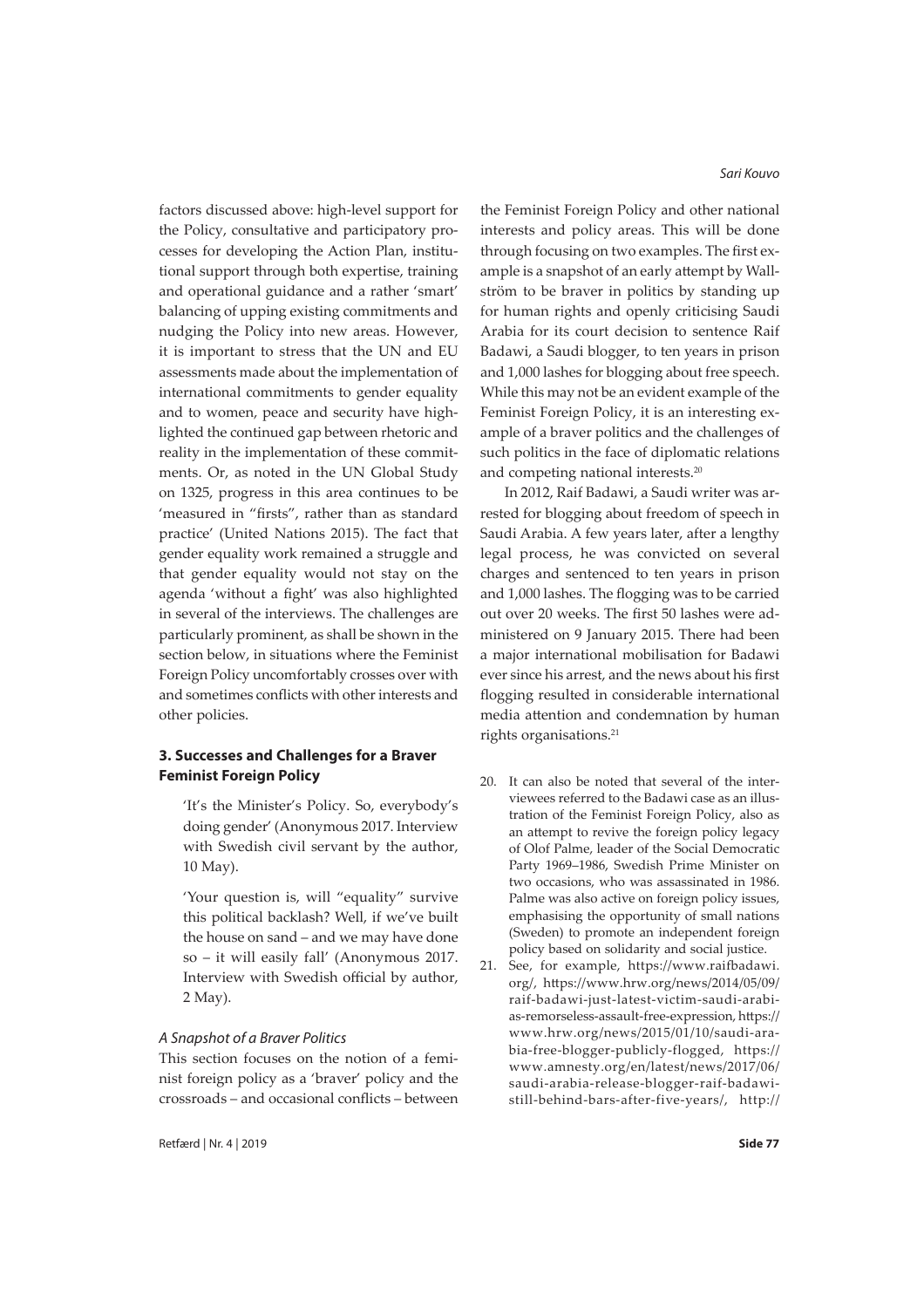Immediately after the first flogging of Badawi, Margot Wallström tweeted 'Blogger Raif Badawi was flogged today in Saudi Arabia. This cruel attempt to silence modern forms of expression has to be stopped'.22 Wallström also publicly called Saudi Arabia a 'dictatorship' and its punishments "medieval" (Crouch 2015). Wallström's statements were not taken lightly by her Saudi Arabian counterparts, who called them 'flagrant interference in internal affairs, which is not accepted in international conventions' (Crouch 2015). The diplomatic crisis between Sweden and Saudi Arabia escalated in February and March. Saudi Arabia blocked Wallström's speech at a meeting of the Arab League, to which she had been invited as an honorary guest after Sweden had become the first country in the EU to recognise the state of Palestine in October 2014. The majority of the Arab League countries also joined Saudi Arabia in condemning Sweden's interference in Saudi internal politics and insulting Islam.

At the time of the debacle, Saudi Arabia and Sweden were negotiating an extension of a decade-long defence sector trade agreement. The defence agreement had been initially signed in 2005 and extended in 2010, and involved Sweden agreeing, *inter alia*, to build a weapons factory in Saudi Arabia and Saudi Arabia agreeing to place a sizable defence sector contract with Saab, one of the leading Swedish defence sector companies.23 There had been considerable civil

www.aljazeera.com/news/2015/06/saudi-arabia-upholds-sentence-blogger-badawi-150607101956747.html, https://www. theguardian.com/commentisfree/2017/jun/18/ raif-badawi-saudi-arabia-blogger All accessed 24 October 2017.

- 22. https://twitter.com/margotwallstrom/status/553557951659933697?lang=en Accessed 24 October 2017.
- 23. In 2012, two Swedish investigative journalists received the Swedish journalism prize for their reporting on the so-called Saudi Affair. The investigation showed the close ties and shared interests between the Swedish political and

society mobilisation against Swedish defence sector cooperation and weapons exports to what Frida Blom of Svenska Freds- and Skiljedomsnämnden (hereafter, Svenska Freds), one of Sweden's oldest peace organisations, as long ago as 2005 called 'one of the world's worst dictatorships' (Svenska Freds 2015). Re-extending the agreement after the diplomatic crisis and media storm following the Badawi incident became politically impossible for the Swedish Government. Saudi Arabia reciprocated by recalling its Ambassador to Sweden and cancelling Swedish business visas to Saudi Arabia, which again led to harsh criticism of the government from the Swedish business community.

After a series of crisis meetings, involving the government, the Swedish King and business leaders, Sweden sent a senior government envoy, Björn von Sydow, to Saudi Arabia. Von Sydow carried with him a letter from the Swedish King and the government. While von Sydow's mission was not officially to apologise, his visit was framed as an apology. For example, the Saudi newspaper Arab News showed a picture from the visit with the Swedish envoy bowing his head and the caption 'Sweden says Sorry' (Arab News 2015). Wallström, however, maintained that she had not apologised (Eriksson 2015). Von Sydow's mission and the diplomatic face-saving exercise for both countries – apology and non-apology – contributed to normalising diplomatic relations between the two countries.

The diplomatic crisis between Sweden and Saudi Arabia is interesting as an example of the diplomatic consequences of a braver politics that conflicts with rather than is done in cooperation with bilateral partners.<sup>24</sup> In speaking up

business elites, clear attempts to circumvent existing legislation to make the defence sector contract with the Saudis possible. https://www. storajournalistpriset.se/ Accessed 19 June 2018.

24. The Foreign Minister's overview of examples of best practice and the Handbook for a Feminist Foreign Policy include several bilateral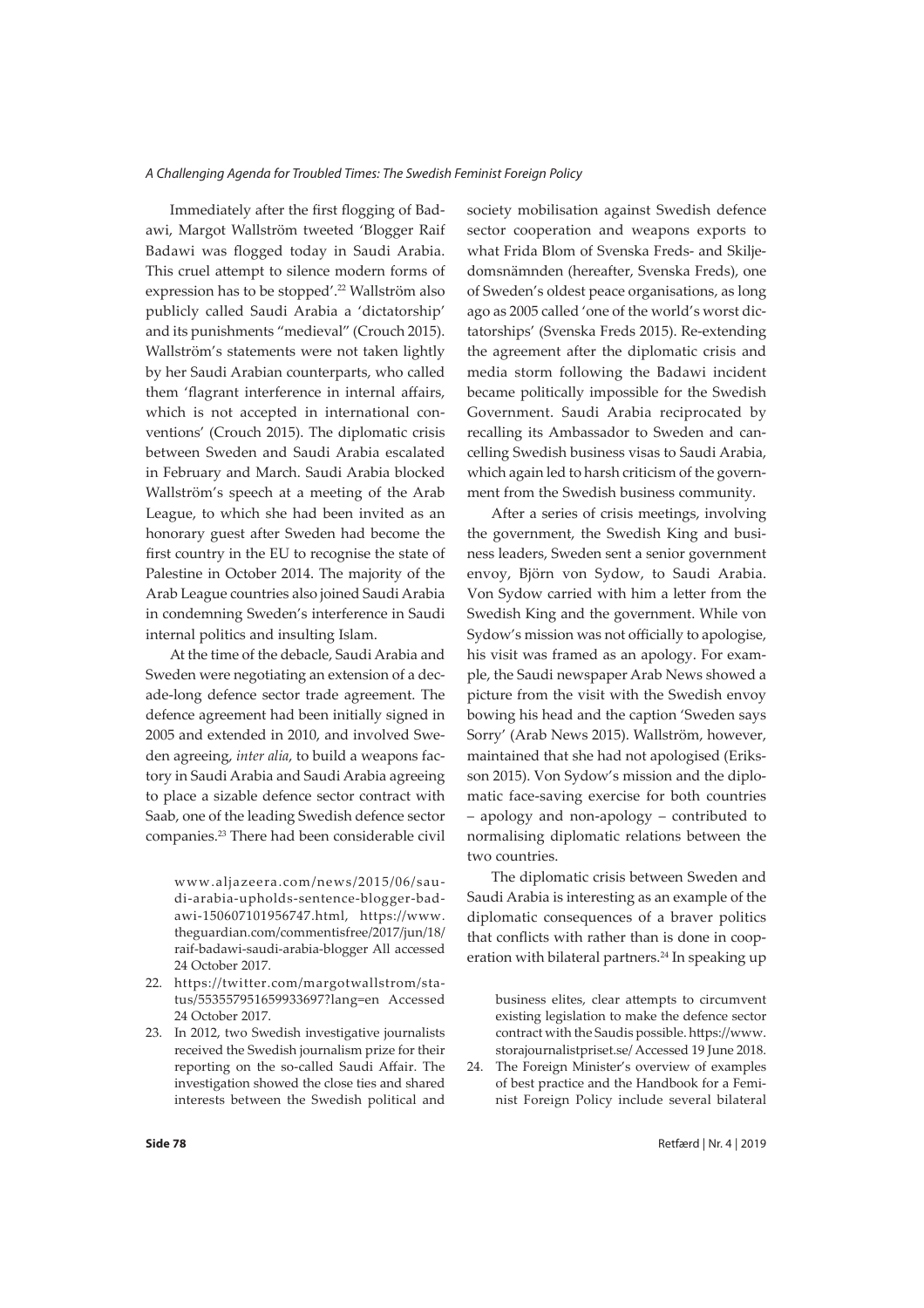for Badawi, Wallström stood up for if not a Feminist Foreign Policy then an integral part of it, human rights. Wallström did not say anything that many European and international leaders would not agree with: freedom of expression and prohibition of torture are basic human rights recognised in most regional and international human rights treaties. Supporting human rights in general is, of course, easier than one government publicly criticising another government's human rights record. It is not surprising then that the result was a diplomatic crisis where arguments about national sovereignty, as well as culture and religion were evoked. However, the diplomatic crisis also illustrates the challenge of pushing for a 'braver' politics in situations where there are other pressing interests at stake. Wallström's criticism might have gone relatively unnoticed had it not become entangled with the already contentious extension of the defence contract between Sweden and Saudi Arabia.25 That is, the criticism had a ripple effect

engagements that have had a positive effect. Engaging bilaterally is also a priority and key method for the policy. The examples of engagement include working with men on issues of gender-based and sexual violence in the Democratic Republic of Congo, support on drafting legislation on gender-based violence in Georgia, writing workshops to encourage increased representation of Indian women researchers on Wikipedia published in local languages, and working on projects focused on fatherhood in Thailand, Uganda and Switzerland. The Swedish development agency SIDA has focused on women's and girls' human rights and especially on integrating a gender perspective in all its programming in recent decades. This author was, for example, part of an early external gender task force at SIDA in the early 2000s.

25. As a side note, it can be added that a year later, Saudi Arabia was elected to become one of the new members of the UN Commission on the Status of Women. Sweden as a member of the UN Economic and Social Council was one of the countries that was eligible to vote or abstain from voting for Saudi Arabia's membership. *Sari Kouvo*

on broader relations between the two countries and in a highly medialised way made 'human rights' a consideration for trade and defence relations between the two countries. By doing this, Wallström from her position as Minister, put her weight behind ongoing questioning by Swedish civil society organisations and investigative journalists of whether Sweden should have defence contracts with a country known not to respect human rights and that continues to systematically discriminate against women.<sup>26</sup> Wallström did rock the boat, and nudged the Feminist Foreign Policy out of its terrain framed by already existing Swedish and international laws and policies. This may have had some effects for Badawi, as his subsequent floggings were delayed although he when this article was written continued to serve his prison sentence. It did have an effect on the Swedish and Saudi Arabia trade defence sector trade agreement, as it was not at the moment extended. It also, as shall be discussed in the next example, opened up for broader debates about democracy, human rights and arms' exports.

## *Making War Safer for Women*

The second example juxtaposes one of the key priorities of the Feminist Foreign Policy, conflict prevention and in particular commitment to women, peace and security, with Swedish trade and defence interests and in particular Swedish arms sales. It also deals with the limits of this agenda, not the least in relation to Swedish trade and defence interests.

Sweden has not disclosed how it voted, except to say that it followed routine elections rather than political protocol. It is therefore unclear if the Swedish vote was another way of saying 'Sweden is sorry'. https://www.facebook.com/ margot.wallstrom/posts/1311753158873744 Accessed 24 October 2017.

26. https://www.svenskafreds.se/upptack\_tag/ saudiarabien/page/2/ Accessed 14 November 2019.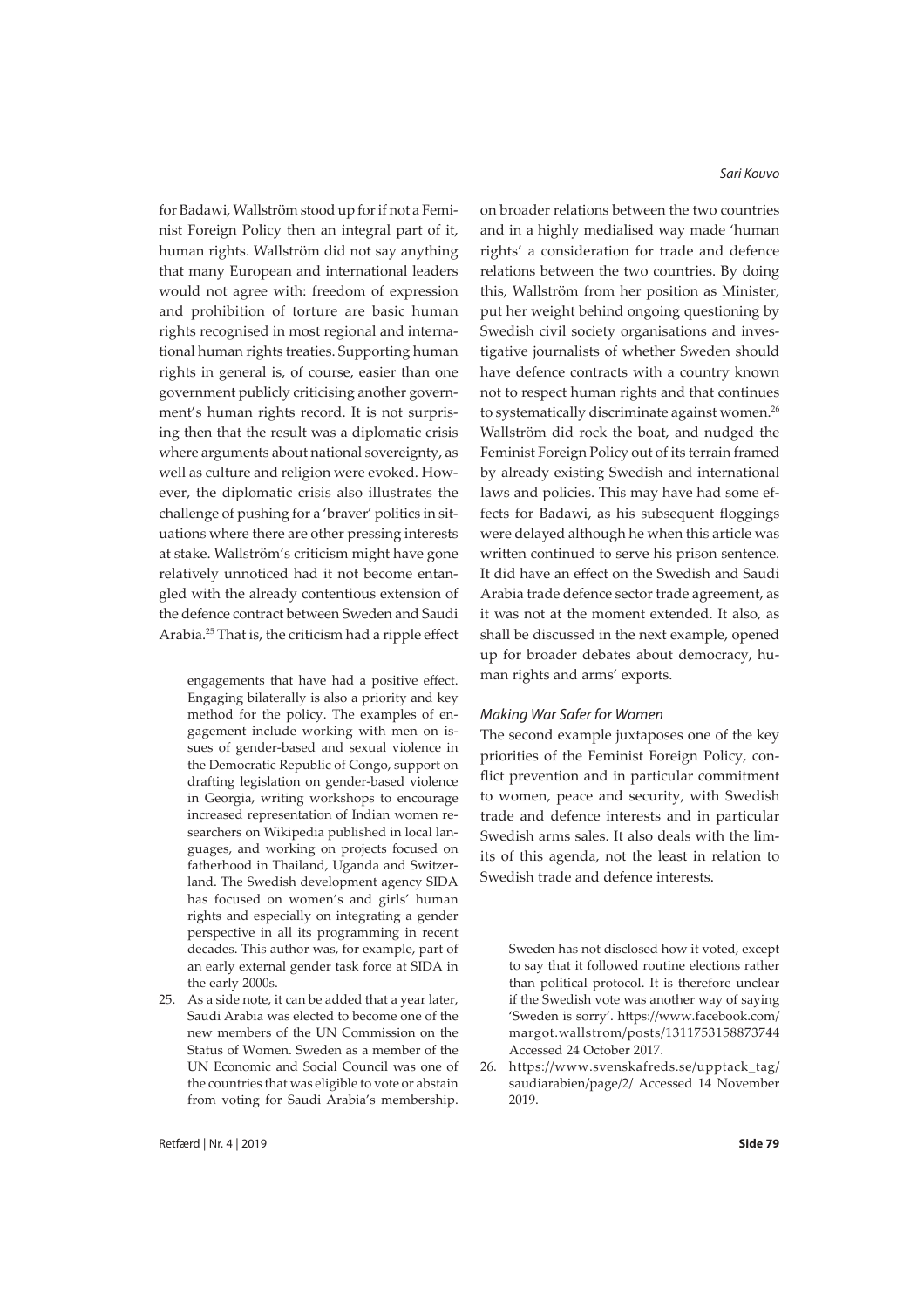The choice of conflict resolution and women, peace and security as a priority was most likely obvious as the Feminist Foreign Policy coincided with several high-level initiatives aimed at advancing and assessing the women, peace and security agenda and because of the Swedish membership of the UN Security Council in 2017–2018. The priority area was broadly defined and included sub-priorities focused on the promotion of the women, peace and security agenda in Sweden's multilateral engagements through UNSC membership and in other international and regional organisations and systematic attention given to women's representation and a gender equality perspective in early warning and conflict analysis and in peace processes. The Foreign Service was also to work on including a gender equality perspective in the area of disarmament, non-proliferation and arms control (Action Plan 2015). This priority area overlaps with and supports commitments that Sweden has made in its Action Plan for Women, Peace and Security 2016–2020, as well as under international and regional treaties and policies.

Sweden's work in the area of conflict resolution and peace-building has therefore largely focused on supporting and consolidating existing processes, at the same time as gender analysis and attention to women's representation has been used to further develop and expand processes and issues. The Foreign Ministry's own reporting on examples of best practice in implementation of the Feminist Foreign Policy includes a long list of examples of successful implementation in the area of conflict resolution and peace-building (Sweden's Feminist Foreign Policy. Examples of Three Years of Implementation 2017), as does the recent Handbook on Feminist Foreign Policy (Handbook. Sweden's Feminist Foreign Policy 2018). Several of the interviewees also highlighted Sweden's systematic work on women, peace and security as one of the clear examples of success. Examples include Sweden's work in the UN Security Council that has included efforts to build the Security

Council's knowledge by making sure women's advocates address the Security Council and working with informal working groups to promote the implementation of the women, peace and security agenda in UN peacekeeping missions. It is important to note that 2017 was the first year when all resolutions adopted by the UN Security Council made some reference to women's representation and the integration of a gender perspective. In the EU, Sweden spearheaded the Member States' efforts to ensure that the EU establish the position of the Senior Advisor on Gender Equality and Women, Peace and Security and the first systematic assessment of the inclusion of human rights and gender into EU' Common Security and Defence Policy (CSDP). Sweden has also established a network for women peace mediators that together with other similar networks should work for women's representation and the inclusion of women's concerns in peace processes.

It is relevant to contrast the successes with Swedish arms exports.<sup>27</sup> As noted earlier, the development of Swedish neutrality politics was closely linked to the development of a Swedish defence industry. The balancing between Sweden's interest in a normative, democracy and human rights centred foreign policy and Swedish defence sector contracting to countries like, for example, Saudi Arabia has as was shown in the previous example, not always been smooth. Not surprisingly, the Swedish Feminist Foreign Policy has been rather cautious in making the connection between conflict prevention and militarisation, although disarmament is part of the Policy. Svenska Freds and other Swedish civil society organisations have consistently sought to make the connection between the Feminist Foreign Policy and Swedish weapons exports

27. For a substantive overview of global weapons' exports, see https://www.sipri.org/ Accessed 7 September 2018. And for a discussion see https://www.svenskafreds.se Accessed 7 September 2018.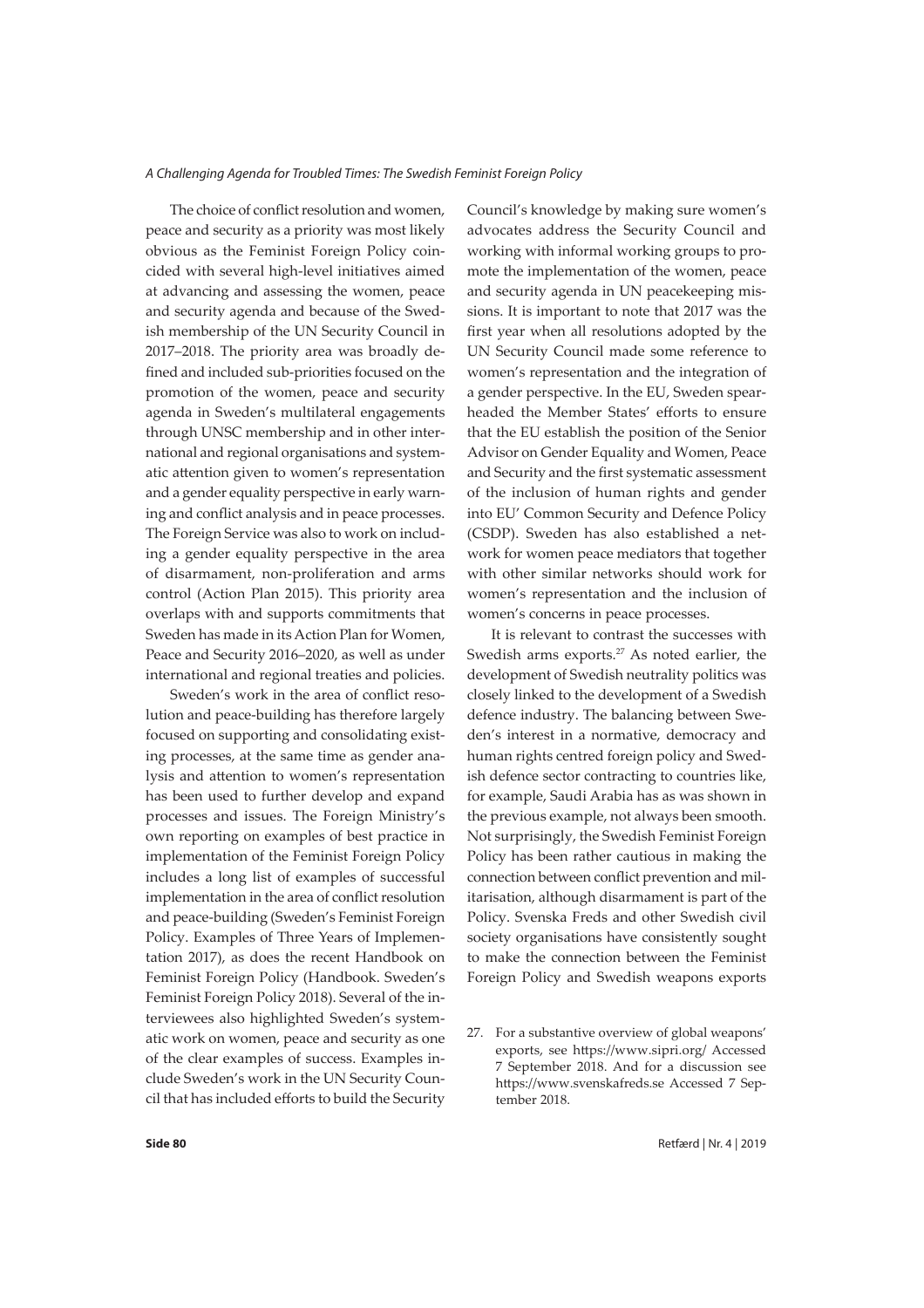and to raise awareness of and lobby against Swedish arms exports to non-democratic states, to conflict situations and to developing countries.28

As noted above, the Swedish plans to build an arms factory in Saudi Arabia led to a media storm. It subsequently also resulted in the appointment of an inquiry into arms export controls with a view to investigating how Sweden could tighten arms export controls to non-democratic regimes (SOU 2015:72, 99). The basic rule set forth in the Swedish Military Equipment Act has been that arms exports are prohibited unless specifically approved by the Inspectorate of Strategic Products (ISP). Exports can only be approved if in the interest of Swedish security and defence and if *not* in conflict with Sweden's foreign policy (Section 1). The parliamentary committee presented the final report of its inquiry in 2015 and recommended the strengthening of a 'democracy criterion' in Sweden's arms exports legislation, in order to more clearly express a state's democratic status as being an important foreign policy factor in the overall assessment of whether to authorise arms exports (SOU 2015:72, 34). The report mentioned in particular that women's and children's rights were factors to take into account in the assessment of a state's democratic status (SOU 2015:72, 354–355). Referring to the multilateral Arms Trade Treaty, to which Sweden has been

28. According to estimates by Svenska Freds, 17% of Swedish arms exports over the past five years have gone to non-democratic states, including to Saudi Arabia, Thailand, the United Arab Emirates and Pakistan. In 2016, 51% of Swedish arms exports went to countries in conflict, including the United States, India and Saudi Arabia. https://www.svenskafreds.se/ vad-vi-gor/vapenexport/snabba-fakta-om-vapenexport/ Accessed 8 June 2018. Similar advocacy and policy initiatives have been undertaken by several other organisations, including IKFF (WILPF Sweden), Diakonia, the Church of Sweden and the Swedish Fellowship of Reconciliation (Kristna Fredsrörelsen).

a party since 2014, the report also highlighted the obligation to take into account the risk of the exported arms being used to commit or facilitate serious acts of gender-based violence or serious acts of violence against women and children (SOU 2015:72, 163).

The proposal was criticised by consulted bodies for failing to formulate an unconditional ban on arms exports to states that seriously violate human rights or to non-democratic states. The consulted bodies, including Svenska Freds, questioned whether a vague democracy criterion would have any impact on arms exports in practice (Svenska Freds et al. 2015, 13–14). After several delays, the legislative amendments came into force on 15 April 2018 (Government Bill 2017/18:23, 2).<sup>29</sup> While the legislative amendments were limited, a democracy criterion and a strengthened language on human rights was included in the regulation governing weapons exports. The entry into force of the amendments creates an increasing urgency to ensure through political guidance, policies and capacity-building that the ISP can make the most of the new democracy criterion and strengthened human rights criterion. Much of this work remains to be done.

An interview conducted with Wallström after the entry into force of the amendments to the Military Equipment Act and related regulations exemplified the continued tensions between the Feminist Foreign Policy and Sweden's business interests and arms trade. In mid-April 2018, Wallström was asked whether her Ministry would use the reformed legislation to push for more emphasis on women's and human rights in decisions on arms exports, and whether it could be used to prohibit Sweden's recent exports to the Philippines and the United Arab Emirates. She was reported saying that she did

29. Government Bill. 2017/18:23 p. 2, http://www. regeringen.se/4aa7ef/contentassets/fb5a7177eb9c4be2ac8ba998f32c67bd/Prop-2017-18-23. pdf Accessed 7 November 2017.

Retfærd | Nr. 4 | 2019 **Side 81**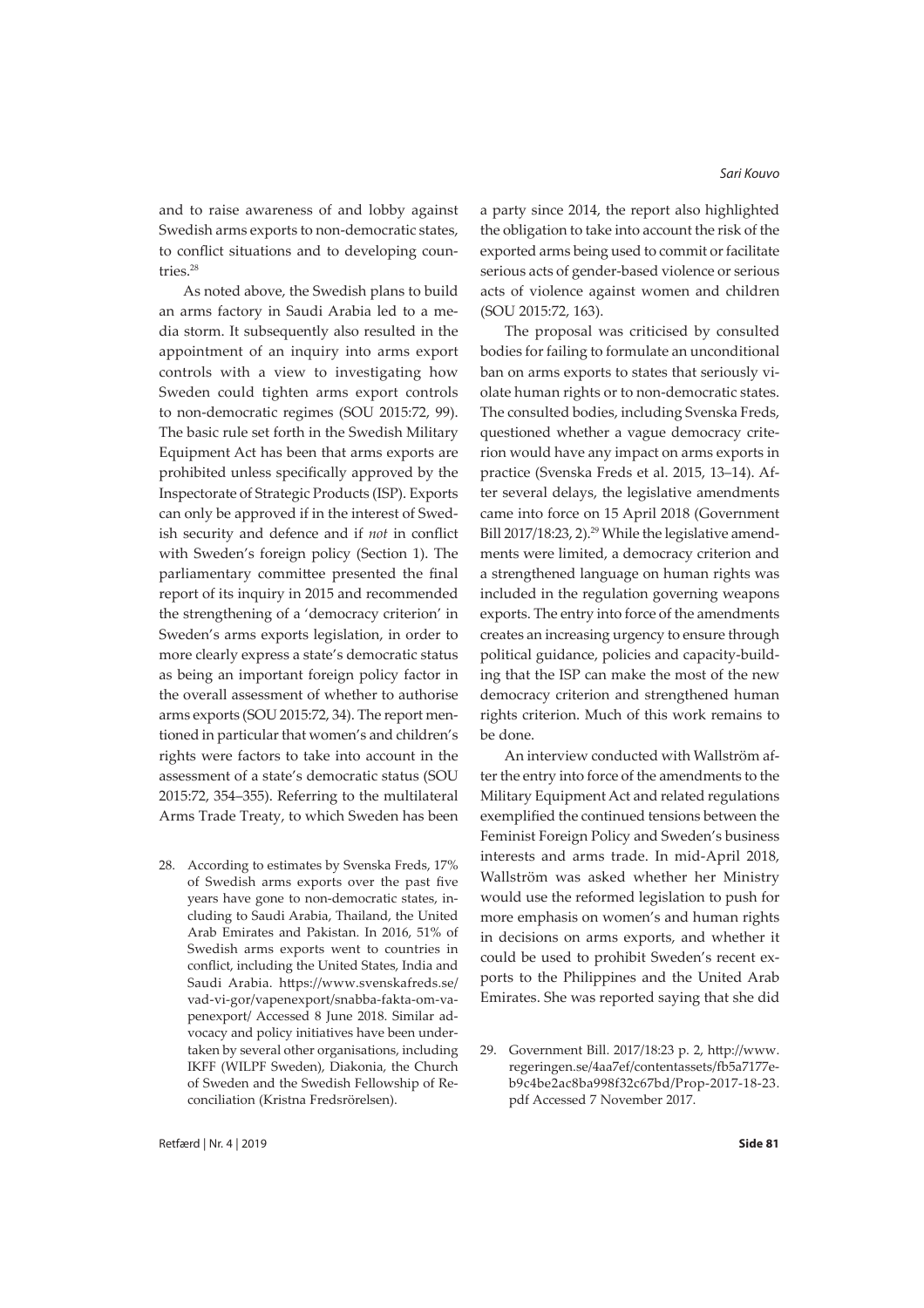not see what difference a Feminist Foreign Policy would make to the decisions about weapons exports and that one should not presume that all women are against weapons exports (Reuterskiöld 2018, see also Jonsson 2018). Now, there is no doubt that Wallström understood the question, as the Foreign Ministry has been consistently pushed by civil society and others to speak out on the conflict of norms between feminist foreign policy – focused on representation, respect (including human rights) and resources – and the Swedish and global arms trade. However, the interview also took place at a time when Wallström was hosting the Stockholm Gender Forum and the Indian Prime Minister Narendra Modi was also visiting Sweden with a view to further promoting trade and security cooperation between Sweden and India.30 The Gender Forum with the subtitle 'Shaping New Realities' drew together gender experts and activists from around the world to create new partnerships and document best practices. Prime Minister Modi's visit was the first bilateral meeting with an Indian Prime Minister in Sweden in 30 years and was focused mainly on building economic ties between India and Sweden.31 According to Svenska Freds, Saab, one of Sweden's leading weapons manufacturers, was hoping that the visit would also result in India choosing to make an order for 110 new fighter aircrafts worth close to ten billion euros.<sup>32</sup>

- 30. http://genderequalworld.com/ Accessed 11 June 2018 and https://www.regeringen. se/pressmeddelanden/2018/04/statsministern-tar-emot-indiens-premiarminister/ Accessed 11 June 2018.
- 31. https://www.ndtv.com/india-news/pm-modiin-sweden-live-updates-bilateral-summitround-table-on-agenda-1838482 Accessed 7 September 2018.
- 32. https://www.svenskafreds.se/upptack/vapenexport/6-skal-till-att-inte-exportera-vapen-till-indien/ Accessed 11 June 2018. See also https://www.bloomberg.com/news/articles/2018-04-17/sweden-india-work-on-securi-

This example shows that the policy has been successful in upping engagement on issues where there are already policies or legal frameworks focused on women's rights and equality. That is, the Feminist Foreign Policy has contributed to turning policy into practice where policy already exists. The Feminist Foreign Policy has also nudged its way slightly outside the comfort zone of existing policies and thereby encroached on other policy spheres and interests. This is not, as already shown in the example above, easy or always well received. Although brief, both examples show the challenge of attempting a braver feminist foreign policy and how such a policy will inevitably conflict with other interests and priorities, nationally and internationally. This is of course also largely the meaning of integration and/or mainstreaming. Integration of women's rights and gender equality is often strategically framed as a winwin situation which demands framing women's rights and gender equality issues are non-confrontational and beneficial for all (Kouvo 2004). This strategy may be costly, as it risks hiding conflicting interests and resistance.

## **4. Conclusions**

'What will happen if the next government says "no", we won't continue the Feminist Foreign Policy?' (Anonymous 2017. Former Swedish diplomat interviewed by author, 8 May).

'It is important to remember that very few countries are – or even want to be – where Sweden is when it comes to equality, so when we promote these questions we need to be subtle and ready to adapt' (Anonymous 2017. Former Swedish diplomat interviewed by author, 8 May).

ty-accord-that-may-open-for-jet-deal Accessed 7 September 2018.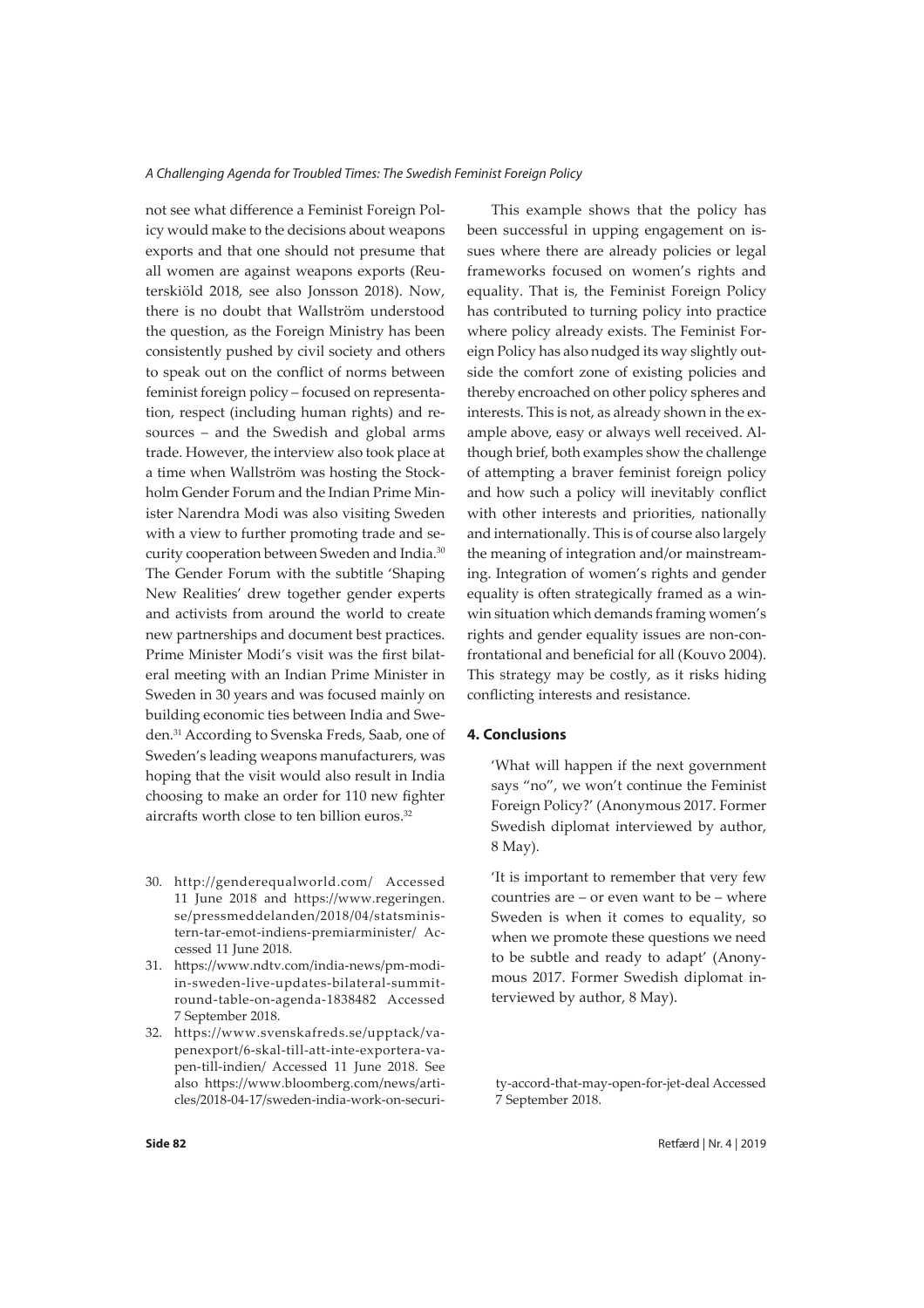'The policy has resulted in a cultural shift. We've gone from having one woman responsible for women's issues at a department or embassy to Feminist Foreign Policy being everybody's issue. /…/ There is no turning back' (Anonymous 2019. Swedish civil servant interviewed by author, 12 November).

In the introduction, this author noted that these are challenging times for launching a Feminist Foreign Policy. The policy needs to navigate the changing meanings of the term feminism in theory, policy and practice; situate itself in relation to decades' worth of successes, failures, and compromises relating to women's rights and gender equality policies; tackle ongoing attacks on feminisms and even basic notions of women's rights and gender equality from populist and reactionary forces; and propose actual solutions to manifold global challenges. Taking these challenges into account, this article aimed at situating the Swedish Feminist Foreign Policy, analysing the policy's notion of feminism and the content of the policy and problematising the policy through two examples.

The article has shown that Feminist Foreign Policy was enabled by the long tradition of state-centred and law-based equality strategies in the Nordic countries, but that the policy itself – in its content – seems largely inspired by the liberal and individual rights-based equality strategies developed in international policies and law. This is also the frame that is very clearly given to the policy in the Action Plan adopted in 2015: the policy takes its starting point in international human rights treaties, the women, peace and security resolutions and other established international legal and policy frameworks. The term feminism is not used to indicate a shift in Sweden's current international commitments for women's rights and gender equality. Rather the term feminism is used to indicate that Sweden would increase its engagement on women's rights and gender *Sari Kouvo*

issues, and that it would use a more systematic approach. The implementation of the policy has been ensured by the fact that the policy had high-level support, it was the Minister's policy. However, it was also important for implementation that the Action Plan for Feminist Foreign Policy was developed through a participatory process: all departments and embassies were asked to contribute to its development. The Action Plan itself is a fairly short and neat document with perspectives and priority areas that provide clear direction for the policy implementation, and that can be adapted and updated on an annual basis. The Action Plan has been continued for the 2019–2022 government term with only a few changes.

The fact that the policy was called 'feminist', had high-level support and that the Action Plan and later Handbook are quite accessible documents have most likely contributed to the international interest for the Swedish policy. For example, EU Member State diplomats who responded to a survey on Swedish Feminist Foreign Policy by Malena Rosén Sundstöm and Ole Elgström considered that Sweden was a leader in the struggle for women's rights (Rosén Sundström and Elgström 2018). Swedish Feminist Foreign Policy has also inspired similar policies beyond Europe. For example, the current Canadian government's Feminist International Assistance Policy adopted in 2017 is framed in largely similar terms and has similar priorities to the Swedish Policy.<sup>33</sup> However, the Rosén Sundström and Elgström study also showed that although EU Member States seemed to admire the policy choices made by Sweden, they were not eager to adopt similar policies. Or, as one of the interviewees noted, few countries

<sup>33.</sup> https://www.international.gc.ca/world-monde/ issues\_development-enjeux\_developpement/ priorities-priorites/policy-politique.aspx- ?lang=eng (last visited 24 March 2020). For a discussion of the link between the Swedish and Canadian policies, see Fillion 2018.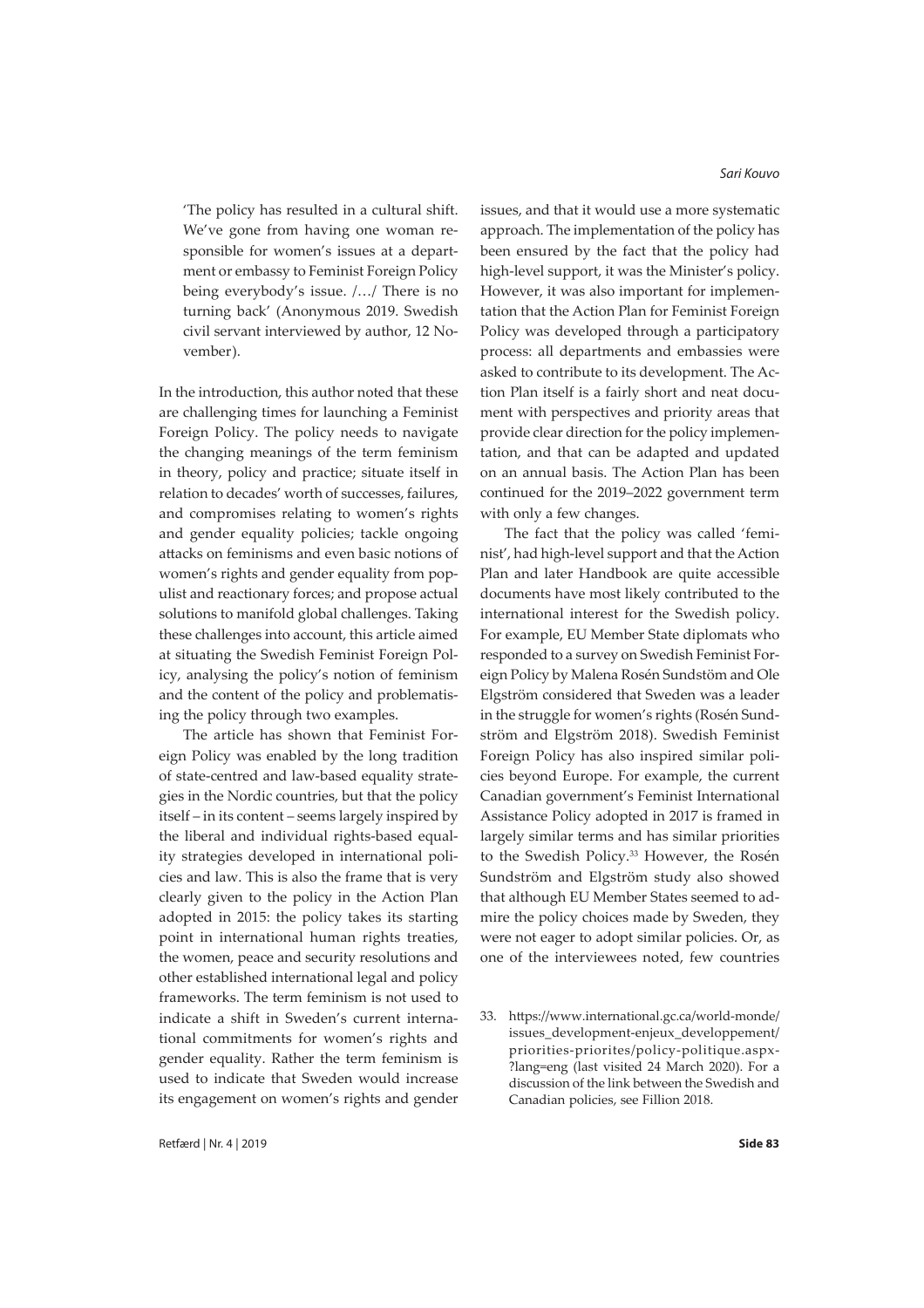are or might even want to be where Sweden is when it comes to women's rights and gender equality (Anonymous 2017. Former Swedish diplomat interviewed by author, 8 May). One of the reasons that other EU countries put forward against adopting a feminist policy was that it would be constraining (Rosén Sundström and Elgström 2018). The examples used in this article also show that the Policy is not always easy to implement and that there will be resistance and sometimes open conflicts when the Policy encroaches on other interests or on other policy areas. This is not a problem. It is an inevitable component of a policy that wants to change what is seen as business as usual inside an institution and internationally. However, it is important to reflect on how this relates to the work with the Policy within Swedish institutions and in international relations. Looking forward, lessons from adopting and institutionalising the Women, Peace and Security agenda can be instructive in analysing the strategic wins but also challenges of Swedish Feminist Foreign Policy that has now entered its sixth year.

The UN Security Council resolution 1325(2000) on women, peace and security and all its follow-ups have been strategic wins for the international women's movement (Gizelis and Olsson, eds. 2015). Felicity Ruby, Director of the Women's International League for Peace and Freedom (WILPF) at the time when the first UN Security Council resolution was adopted has argued that the resolution and its follow-up resolutions have served as key tools, action tools, education tools and shaming tools: That is, they have successfully been used to 'force' women's issues onto the international security agenda; they have inspired resulted in unprecedented government and civil society action in this area; they have helped educate national defence and military actors about women's and gender perspectives; and they have been used to shame national and international actors when they have failed – as many have – to consider women's and gender perspectives. The

existence of the resolutions have also, as has been shown in this article, served to frame the Swedish Feminist Foreign Policy.

The successes of the resolutions have also involved sacrifices. Hilary Charlesworth argues that the women, peace and security agenda is based on a number of assumptions about women that may have helped smooth the way for the acceptance of the resolutions, but are not necessarily helpful to the gender, peace and conflict agenda in the long-term. The assumptions include that women are more peaceful than men, that women are more vulnerable than men and that gender is mainly about women (Charlesworth 2008). Catharine O'Rourke in her analysis of the different meanings given to women's participation in the UNSCRs on women, peace and security makes similar references to compromises. She argues that as there is little general agreement on what matters for women in conflict, what the priorities are and what the best strategies for change should be, a language of participation is used to iron out or hide the differences (O'Rourke 2014). In a similar vein, Dianne Otto has highlighted one of the key challenges as '…how to continue to inject progressive politics into (originally) feminist ideas, once they have been turned to the service of the international institutions that have embraced them'. (Otto 2008: 99). Ruby has argued that one of the areas where the resolutions have failed is to serve as conflict prevention tools: The resolutions have become tools for making wars safer for women, instead of being tools for questioning the root causes of conflict, including militarisation and military spending. She notes in passing that 'just six states export 74 per cent of the world's weapons – United States, Russia, Germany, United Kingdom, China and France – and of these states, all but Germany hold permanent seats on the Security Council" (Ruby 2014, 178). A feminist agenda for women, peace and security should then not only be about getting women's and gender issues onto the agenda at the UN Security Council, but also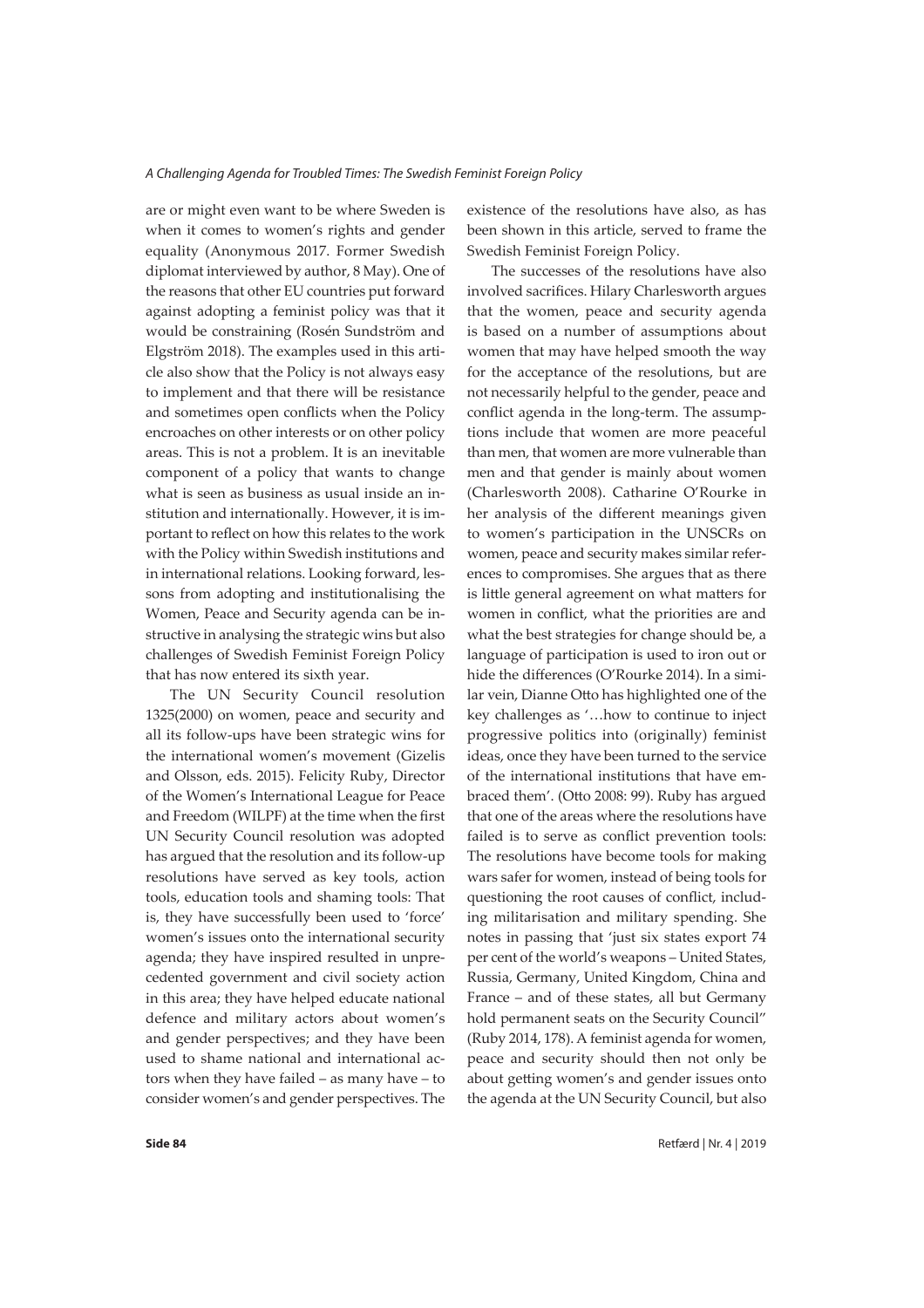critically engaging with questions about how conceptions of international security and defence are affected by the interest of militarisation and the defence industry (Ruby 2014; Enloe 2013). The Feminist Foreign Policy is trying to do both, but as this article has tried to show, progress is easier in the area of 'making wars safer for women' than challenging contemporary conceptions of security and defence and the economic interests linked to these. An interesting task for both policy makers and researchers is to map and constructively address the areas where the feminist policy meets – and possibly conflicts with –other policies and interests.

#### **List of References**

- AGGESTAM, K. and BERGMAN-ROSAMOND, A. 2016. Swedish Feminist Foreign Policy in the Making: Ethics, Politics, and Gender. *Ethics & International Affairs*, 30 (3): 323–34.
- AHL, H, K. BERGLUND, K. PETTERSSON and M. TILLMAR. 2016. From feminism to FemInc. ism: On the uneasy relationship between feminism, entrepreneurship and the Nordic welfare state. *International Entrepreneurship and Management Journal*, 12: 369–392.
- ALTER, C. 2015. These 8 World Leaders Are Taking Major Steps Towards Gender Equality. *Time*, 18 June. http://time.com/3924817/these-8-worldleaders-are-taking-major-steps-towards-genderequality/ Accessed 10 January 2018.
- Arab News. 2015. Sweden Says' Sorry. *Arab News*, 29 March.
- ARPI, I. 2017. Så blev genusvetenskapen överkyrka i Lund. *Svenska Dagbladet*, 3 November.
- BJERELD, U. and CARMESUND, U., eds. 2016. *Framtidsarvet. Sveriges utrikespolitik trettio år efter Olof Palme död*. Bokförlaget Korpen, Sweden.
- BLADINI, M. 2017. *Hat och hot på nätet. En kartläggning av den rättsliga regleringen i Norden från ett jämställdhetsperspektiv*. NIKK. Gothenburg.
- BOYD, R., eds. 2014. *The Search for Lasting Peace. Critical Perspectives on Gender-Responsive Human Security*. Ashgate, UK.
- BUCHANAN, R. and PAHUJA, S. 2002. Collaboration, Cosmopolitanism, Complicity. *Nordic Journal of International Law* 71: 297–324.
- BUSS, D. and HERMANN, D. 2003. *Globalizing Family Values. The Christian Right in International Politics*. University of Minnesota Press: London and Minneapolis.
- BUSS, D. and MANJI, A., eds. 2005. *International Law. Modern Feminist Approaches*. Hart Publishing, Oregon.
- CHARLESWORTH, H. 2008. Are Women Peaceful? Reflections on the Role of Women in Peace-Building. *Feminist Legal Studies*, 16: 347–361.
- CHARLESWORTH, H. 2011. Talking to Ourselves? Feminist Scholarship in International Law. In *Feminist Perspectives on Contemporary International Law. Between Resistance and Compliance?* Hart Publishing, Oregon.
- CHARLESWORTH, H. and CHINKIN, C. 2000. *The Boundaries of International Law. A Feminist Analysis*. Manchester University Press, UK.
- CONCORD. 2016. Hur Feministisk är Sveriges utrikespolitik? http://www.concord.se/material/ rapporter/hur-feministisk-ar-sveriges-utrikespolitik/ Accessed 2 June 2017
- CONCORD. 2017. Hur Feministisk är Sveriges utrikespolitik 2017. http://www.concord.se/ wp-content/uploads/hur-feministisk-ar-svenskutr-pol-2017-web.pdf Accessed 11 January 2018.
- CONCORD. 2018. Civilsamhällets declaration för en Feministisk utrikespolitik. https://concord. se/wp-content/uploads/2018/05/civsam-utrpol-2018.pdf Accessed 19 June 2018.
- CROUCH, D. 2015. Clash between Sweden and Saudi Arabia escalates as ambassador is withdrawn. *Guardian*, 11 March.
- Dagens Nyheter. 2014. *Dagens Nyheter rapporterade live om regeringsförklaringen*. Dagens Nyheter, 2 October.
- DAHLERUP, D. 2012. *The Impact of Gender Quotas*. OUP, USA 2012.
- EGNELL, R. 2016. Feministisk utrikespolitik i teori och praktik. *Statsvetenskaplig tidskrift* 118: 563–587.
- ENLOE, C. 2013. *Investigating Crashes and Crisis as if Women Mattered Seriously!* University of California Press, University.
- European External Action Service. 2016. *The Report of the Baseline Study on the Integration of Human Rights and Gender into CSDP*. EEAS (2016) 990. https://eeas.europa.eu/sites/eeas/files/baseline\_ study\_report.pdf Accessed 19 June 2018.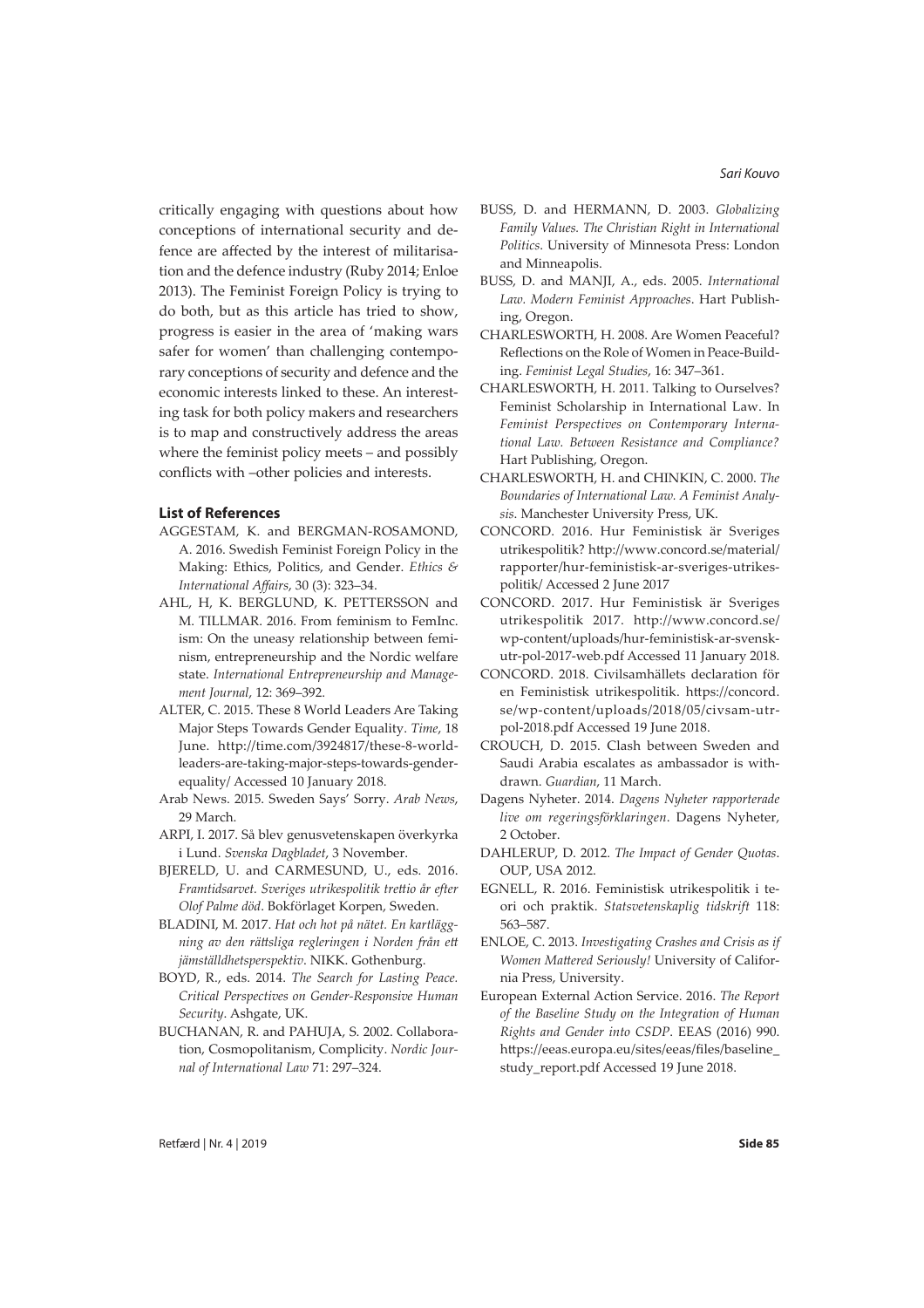- European Institute for Gender Equality. 2017. Gender Equality Index. http://eige.europa.eu/gender-equality-index Accessed 10 January 2018.
- ERIKSSON, K. 2015. Mötet som avgjorde Saudiavtalets öde. *Dagens Nyheter*, 5 April.
- FILLION, S. 2018. As Sweden and Canada Push a 'Feminist Foreign Policy', Others Resist the Label. *Pass Blue*, 12 February. http://www.passblue. com/2018/02/12/as-sweden-and-canada-pushtheir-feminist-foreign-policy-other-nations-resist-the-label/ Accessed 18 June 2018.
- Gender Equality Policy and Goals of the Government of Sweden. http://www.government.se/ government-policy/gender-equality/goals-andvisions/ Accessed 13 October 2017.
- GRIFFIN, G., ed. 2016. Challenging the Myth of Gender Equality in Sweden. The Policy Press, Great Britain.
- GIZELIS, T-I. and OLSSON, L., eds. 2015. *Gender, Peace and Security. Implementing UN Security Council Resolution 1325*. Routledge, UK.
- *Government Communication 'Power, goals and agency – a feminist policy for a gender equal future'*. 2017. Swedish Government, Stockholm. http://www. government.se/49c90f/globalassets/government/ dokument/socialdepartementet/fact-sheet-summary-of-the-government-communication--power-goals-and-agency--a-feminist-policy Accessed 18 January 2018.
- GREAR, A. and OTTO, D. 2018. International Law, Social Change and Resistance: Conversation between Professor A. GREAR (Cardiff) and Professorial Fellow D. OTTO (Melbourne). *Feminist Legal Studies* 27(1): 79–93.
- GUNNARSSON, Å., SVENSSON, E-M. and DAVIES, M., eds. 2007. *Exploiting the Limits of Law. Swedish Feminism and the Challenge to Pessimism*. Ashgate, UK.
- GUNNARSSON, Å., and E-M SVENSSON. 2012. Gender Equality in the Nordic Welfare State. *feminists@law*, 2(1): 1–27
- GUNNARSSON, Å. and E-M SVENSSON. 2009. *Genusrättsvetenskap*. Iustus, Sverige.
- *Handbook. Swedish Feminist Foreign Policy*. 2018. Foreign Ministry, Stockholm.
- HALLEY, J. 2006. *Split Decisions. How to Take a Break from Feminism*. Princeton University Press, Princeton and Oxford.
- HERNES, H. 1987. *Welfare State and Woman Power: Essays in State Feminism*. Norwegian University Press, Norway.
- ISAKSSON, C. 2018. *The provision of protection and security: factors preventing the implementation of the Women, Peace and Security agenda*. ISA Conference Paper, USA.
- JONSSON, G. 2018. Wallström förstår inte ens frågan. Dagens Nyheter 24 April.
- *Jämställdhet en självklarhet i ett modernt välfärdssamhälle, för rättvisa och ekonomisk utveckling*. 2017, Swedish Government. https://www.regeringen. se/4a5758/globalassets/regeringen/dokument/ socialdepartementet/jamstalldhet/fem-reg-infoblad-aug-2017\_se.pdf Accessed 2 September 2018.
- KAPUR, R. 2018. *Gender, Alterity and Human Rights. Freedom in a Fishbowl*. Edward Elgar Publishing, UK.
- KOUVO, S. 2004. *Making Just Rights? Integrating Women's Rights and a Gender Perspective*. Stockholm: Iustus Publications.
- KOUVO, S. 2005. The United Nations and Gender Mainstreaming: Limits and Possibilities. In *International Law: Modern Feminist Perspectives*, ed. Doris Buss and Ambreena Manji, 237–252. USA: Hart Publishing.
- KOUVO, S. and PEARSON, Z. eds. 2014. *Gender and International Law, volumes 1–4*. Routledge, London and New York.
- KOUVO, S. and PEARSON, Z. eds. 2011. *Feminist Perspectives on Contemporary International Law. Between Resistance and Compliance?* Hart, UK.
- KVIST, J. et al., eds. 2012. *Changing Social Equality. The Nordic Welfare State Model in the 21st Century*. The Policy Press, UK.
- LACKENBAUER, H. 2016. *Med feminism som ledstjärna. Svensk utrikespolitik i ny tappning*. Utrikespolitiska institutet, Stockholm.
- MACCOBY BERGLOF A. 2015. Swedish minister Margot Wallstrom: shaking up the world with words. *Financial Times*, 24 September. https://www.ft.com/content/77b-5fc72-5ddd-11e5-9846-de406ccb37f2?mhq5j=e7 Accessed 20 October 2017.
- MELBY, K. et al., eds. 2009. *Gender Equality and Welfare Politics in Scandinavia. The Limits of Political Ambition?* The Policy Press, UK.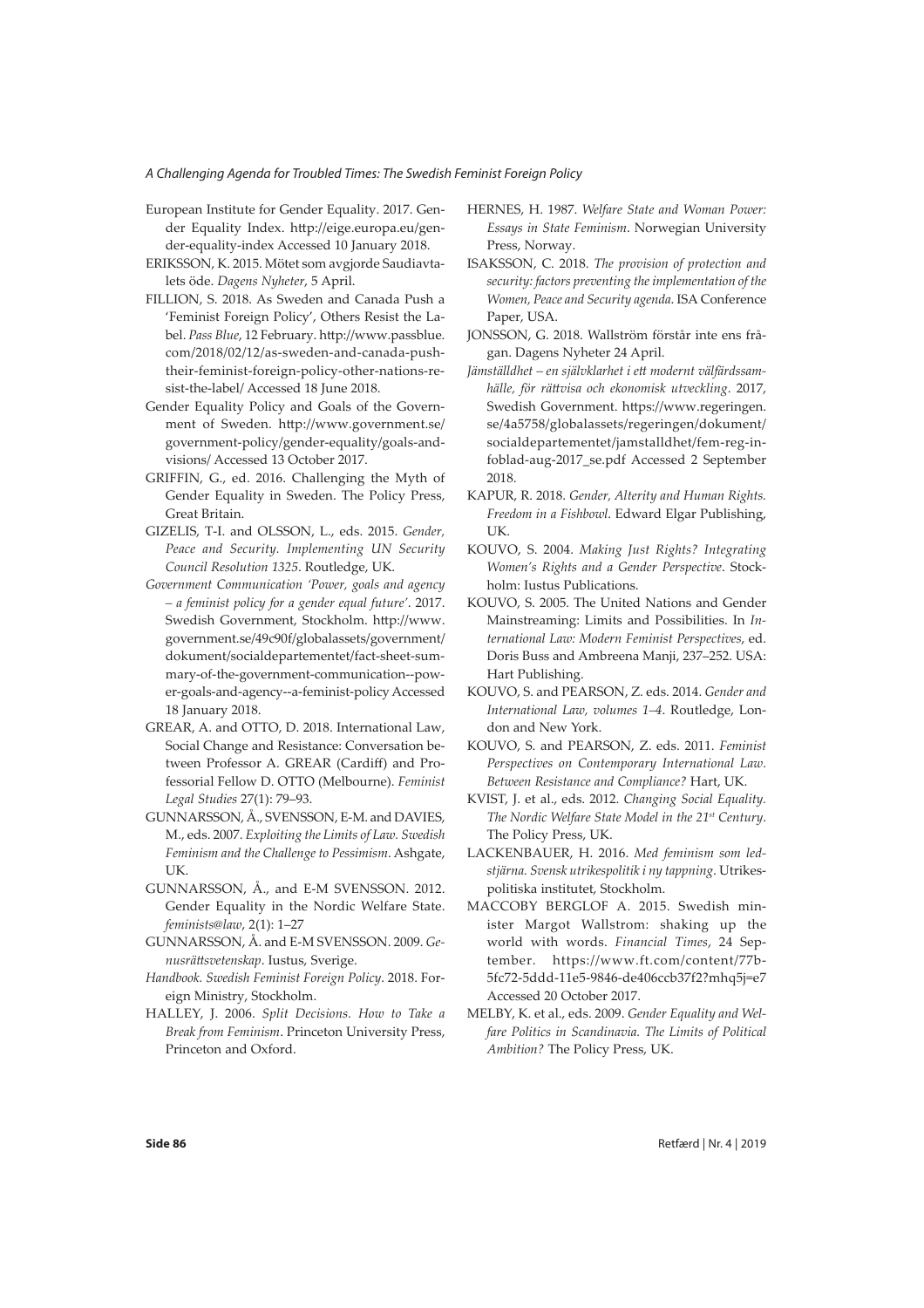- MELLERSTRÖM, U. 2018. Genusvetenskapen har gjorts till en politisk halmdocka. *Dagens Nyheter*, 8 March.
- MERCHANT, C. 1990. *The Death of Nature: Women, Ecology and the Scientific Revolution*. Harper Collins, US.
- MOHANTY, C. T. 2003. *Feminism without Borders. Decolonizing Theory, Practicing Solidarity*. Duke University Press, Durham and London.
- NORBORG, G. ed. 1995. *13 kvinnoperspektiv på rätten*. Iustus, Sweden.
- NORDBERG, J. 2015. Whose Afraid of a Feminist Foreign Policy? *The New Yorker*, 15 April. https:// www.newyorker.com/news/news-desk/swedens-feminist-foreign-minister Accessed 20 October 2017.
- NOUSIAINEN, K. et al., eds. 2001. *Responsible Selves. Women in the Nordic Legal Culture*. Ashgate, UK.
- OECD. 2016. Official Development Assistance 2016. http://www2.compareyourcountry.org/ oda?cr=20001&cr1=oecd&lg=en&page=0 Accessed 10 January 2018.
- OLSSON, U. 1977. *The Creation of a Modern Arms Industry: Sweden 1939–1974*. Sweden: Publications of the Institute of Economic History of Gothenburg University.
- O'ROURKE, C. 2014. Walk(ing) the Halls of Power – Understanding Women's Participation in International Peace and Security. *Melbourne Journal of International Law*, 18: 128–154.
- OTTO, D. 2009. The Exile of Inclusion. Reflections on Gender Issues in International Law over the Past Decade. *Melbourne Journal of International Law*, 10:11–26.
- OTTO, D. 2010. Power and Danger: Feminist Engagement with International Law through the UN Security Council. *Australian Feminist Law Journal*, 32: 97–121.
- OTTO, D. ed. 2017. *Queering International Law. Possibilities, Alliances, Complicities, Risks*. Routledge, UK.
- PARKER, B. 2016. The Biggest Donors of 2016. *IRIN*, 20 December. https://www.irinnews.org/mapsand-graphics/2016/12/20/biggest-donors-2016 Accessed 10 January 2018.
- PHILLIPS, A. 1999. *Which Equalities Matters?* The Polity Press, UK.
- Proposition 2017/18:23. Skärpt exportkontroll av krigsmaterial. http://www.regeringen.se/4aa7ef/ contentassets/fb5a7177eb9c4be2ac8ba998f-

32c67bd/Prop-2017-18-23.pdf Accessed 2017-11- 07.

- Preventing Conflict, Transforming Justice, Securing the Peace. A Global Study on the UN Security Council Resolution 1325 on Women, Peace and Security. http://peacewomen.org/sites/default/ files/UNW-GLOBAL-STUDY-1325-2015%20(1). pdf Accessed 16 October 2017.
- ROSÉN SUNDSTRÖM, M. and ELGSTRÖM, O. 2018. Praise or critique? Sweden's Feminist Foreign Policy in the Eyes of Its Fellow EU Members. Paper presented at the ISA Annual Convention 2018, 4–7 April, San Francisco
- RUBY, F. 2014. Security Council Resolution 1325: A Tool for Conflict Prevention?. In: Heathcote G., Otto D. (eds) Rethinking Peacekeeping, Gender Equality and Collective Security. Thinking Gender in Transnational Times. Palgrave Macmillan, London
- SJOBERG, L. 2013. *Gendering Global Conflict. Toward a Feminist Theory of War*. Columbia University Press, New York.
- SKR 2016/17:114. *Strategisk exportkontroll 2016 krigsmateriel och produkter med dubbla användningsområden*. Sverige. http://www.regeringen.se/49550f/ contentassets/90ee006a5dcc4e50820fe0bd1e05a3f7/strategisk-exportkontroll-2016-- -krigsmateriel-och-produkter-med-dubblaanvandningsomraden---skr.-201617114Accessed 15 January 2018.
- SOU 1990:44. *Demokrati och makt i Sverige: Maktutredningens huvudrapport*. Statens offentliga utredningar. Stockholm: Allmänna förlag. 1990.
- SOU 2015:72. Skärpt exportkontroll av krigsmaterial. http://www.regeringen.se/contentassets/5f48df2fa0f64233acc5380217833f87/1\_sou\_2015\_72\_ del-1\_webb\_ej-bilaga-4.pdf Accessed 2017-11-07.
- STEWART,A. 2011. *Gender, Law and Justice in a Global Market*. Cambridge University Press, UK.
- Svenska Freds- och Skiljedomsföreningen. 2015. Kamp i tio år mot Saudiavtalet. *Svenska Freds*, 10 Mars. http://www.svenskafreds.se/kamp-itio-ar-mot-saudiavtalet Accessed 24 October 2017.
- Svenska Freds- och Skiljedomsföreningen, Internationella Kvinnoförbundet för Fred och Frihet, Kristna Fredsrörelsen. 2015a. Referral response: Skärpt exportkontroll av Krigsmateriel SOU 2015:72 http://www.svenskafreds.se/ sites/default/files/remissvar\_sou\_2015\_72\_sven-